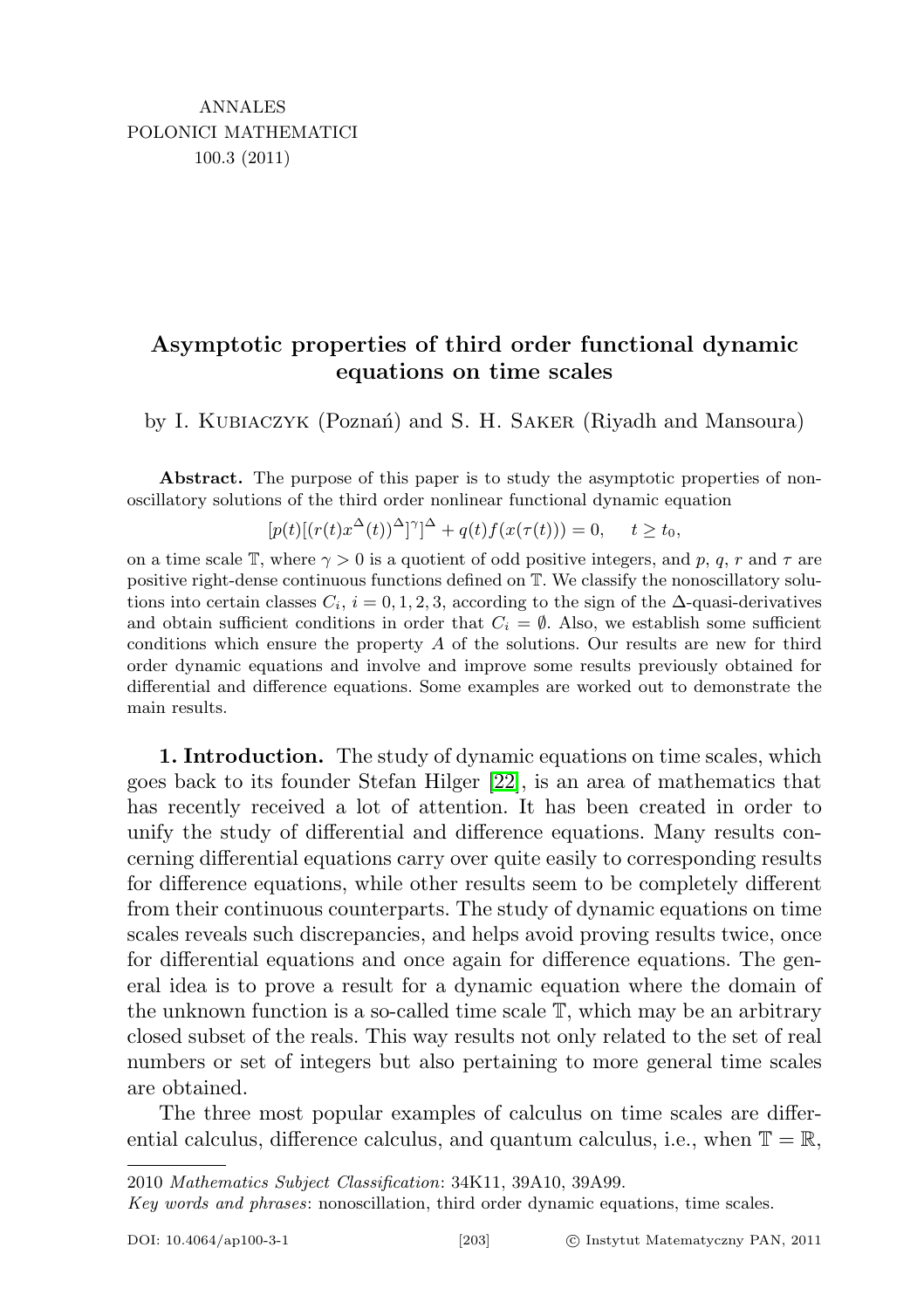$\mathbb{T} = \mathbb{N}$  and  $\mathbb{T} = q^{\mathbb{N}_0} = \{q^t : t \in \mathbb{N}_0\}$  where  $q > 1$ . Dynamic equations on time scales have an enormous potential for applications, e.g. in population dynamics, where they may be used to model the growth of insect populations that grow continuously while in season, die out in winter, while their eggs are incubating or dormant, and then hatch in a new season, giving rise to a nonoverlapping population (see  $[6]$ ). The two books  $[6]$  and  $[7]$  on the subject of time scales, i.e., measure chains, by Bohner and Peterson summarize and organize much of time scales calculus.

For completeness, we recall the following concepts related to the notion of time scales. A *time scale*  $\mathbb T$  is an arbitrary nonempty closed subset of the real numbers  $\mathbb R$ . We assume throughout that  $\mathbb T$  has the topology that it inherits from the standard topology on R. The *forward jump operator* and the backward jump operator are defined by

$$
\sigma(t) := \inf\{s \in \mathbb{T} : s > t\}, \quad \rho(t) := \sup\{s \in \mathbb{T} : s < t\},\
$$

where  $\sup \emptyset = \inf \mathbb{T}$ . A point  $t \in \mathbb{T}$  is said to be left-dense if  $\rho(t) = t$  and  $t > \inf \mathbb{T}$ , right-dense if  $\sigma(t) = t$ , left-scattered if  $\rho(t) < t$ , and right-scattered if  $\sigma(t) > t$ . A function  $g : \mathbb{T} \to \mathbb{R}$  is said to be right-dense continuous  $(rd$ -continuous) provided g is continuous at right-dense points, while at leftdense points, left hand limits exist and are finite. The set of all rd-continuous functions is denoted by  $C_{\rm rd}(\mathbb{T})$ . The *graininess function*  $\mu$  for a time scale  $\mathbb{T}$ is defined by  $\mu(t) := \sigma(t) - t$ , and for any function  $f : \mathbb{T} \to \mathbb{R}$  the notation  $f^{\sigma}(t)$  stands for  $f(\sigma(t))$ .

DEFINITION 1.1. Fix  $t \in \mathbb{T}$  and let  $x : \mathbb{T} \to \mathbb{R}$ . Define  $x^{\Delta}(t)$  to be the number (if it exists) with the property that given any  $\epsilon > 0$  there is a neighborhood  $U$  of  $t$  with

$$
|[x(\sigma(t)) - x(s)] - x^{\Delta}(t)[\sigma(t) - s]| \le \epsilon |\sigma(t) - s| \quad \text{for all } s \in U.
$$

In this case, we say  $x^{\Delta}(t)$  is the *(delta) derivative* of x at t and that x is  $(delta)$  differentiable at t.

We will frequently use the results in the following theorem which is due to Hilger [\[22\]](#page-18-0).

THEOREM 1.2. Assume that  $q: \mathbb{T} \to \mathbb{R}$  and let  $t \in \mathbb{T}$ .

- (i) If g is differentiable at t, then g is continuous at t.
- (ii) If g is continuous at t and t is right-scattered, then g is differentiable at t with

$$
g^{\Delta}(t) = \frac{g(\sigma(t)) - g(t)}{\mu(t)}.
$$

(iii) If  $g$  is differentiable and  $t$  is right-dense, then

$$
g^{\Delta}(t) = \lim_{s \to t} \frac{g(t) - g(s)}{t - s}.
$$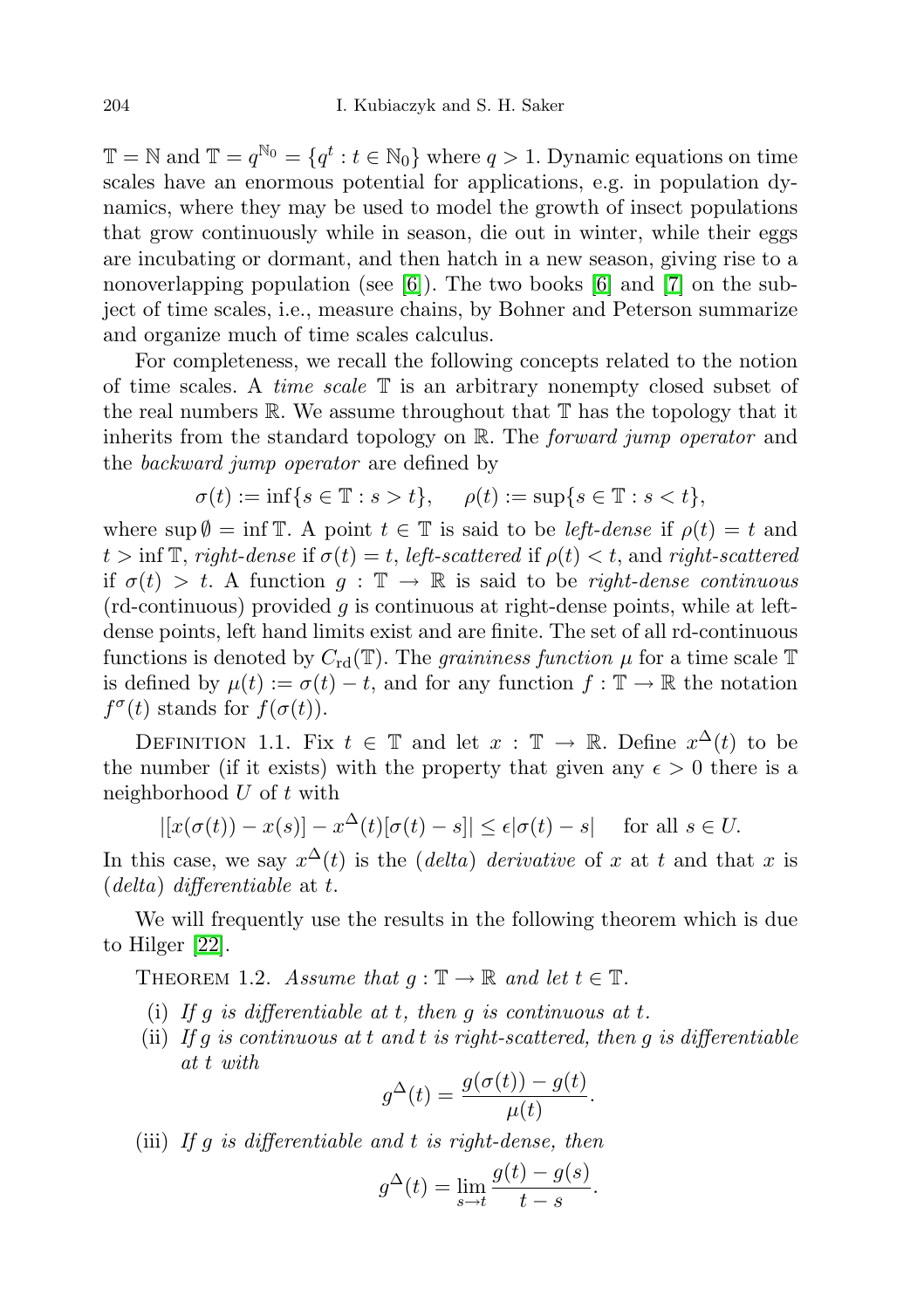(iv) If g is differentiable at t, then  $g(\sigma(t)) = g(t) + \mu(t)g^{\Delta}(t)$ .

In this paper, we will refer to the (delta) integral which we can define as follows:

DEFINITION 1.3. If  $G^{\Delta}(t) = g(t)$ , then the *Cauchy* (*delta*) integral of g is defined by

$$
\int_{a}^{t} g(s) \Delta s := G(t) - G(a).
$$

It can be shown (see [\[6\]](#page-17-0)) that if  $g \in C_{\rm rd}(\mathbb{T})$ , then the Cauchy integral  $G(t) := \int_{t_0}^t g(s) \Delta s$  exists for  $t_0 \in \mathbb{T}$ , and satisfies  $G^{\Delta}(t) = g(t)$  for all  $t \in \mathbb{T}$ . For a more general definition of the delta integral see [\[6\]](#page-17-0), [\[7\]](#page-17-1).

In the last few years, there has been increasing interest in obtaining sufficient conditions for the qualitative properties of solutions of different classes of dynamic equations on time scales (see  $[1-3, 8, 9, 29-35]$  $[1-3, 8, 9, 29-35]$  $[1-3, 8, 9, 29-35]$  $[1-3, 8, 9, 29-35]$  $[1-3, 8, 9, 29-35]$  $[1-3, 8, 9, 29-35]$  and the references cited therein). To the best of our knowledge, there are few papers which have dealt with various types of third order dynamic equations on time scales (see  $[14, 16-18, 26, 37]$  $[14, 16-18, 26, 37]$  $[14, 16-18, 26, 37]$  $[14, 16-18, 26, 37]$  $[14, 16-18, 26, 37]$ ). In this paper, we are concerned with the asymptotic properties of nonoscillatory solutions and with the property A (defined below) of the third order nonlinear functional dynamic equation

<span id="page-2-0"></span>(1.1) 
$$
(p(t)[(r(t)(x(t))^{\Delta})^{\Delta}]^{\gamma})^{\Delta} + q(t)f(x(\tau(t))) = 0,
$$

on an arbitrary time scale  $\mathbb{T}$ , where p, q and r are positive real-valued rd-continuous functions defined on  $\mathbb{T}, \tau : \mathbb{T} \to \mathbb{T}$ ,  $\lim_{t \to \infty} \tau(t) = \infty$  and  $f \in C(\mathbb{R}, \mathbb{R})$ ,  $uf(u) > 0$  for  $u \neq 0$ . Throughout this paper, we assume that

<span id="page-2-1"></span>(1.2) 
$$
\int_{t_0}^{\infty} \frac{1}{p^{1/\gamma}(t)} \Delta t = \infty, \quad \int_{t_0}^{\infty} \frac{1}{r(t)} \Delta t = \infty,
$$

or

<span id="page-2-2"></span>(1.3) 
$$
\int_{t_0}^{\infty} \frac{1}{p^{1/\gamma}(t)} \Delta t < \infty, \quad \int_{t_0}^{\infty} \frac{1}{r(t)} \Delta t < \infty.
$$

Equation [\(1.1\)](#page-2-0) is called a *delay dynamic equation* if  $\tau(t) < t$ , and an *advanced* dynamic equation if  $\tau(t) > t$ . For [\(1.1\)](#page-2-0), we define the  $\Delta$ -quasi-derivatives of a solution  $x(t)$  by

$$
x^{[0]} = x
$$
,  $x^{[1]} = r(x^{[0]})^{\Delta}$ ,  $x^{[2]} = p((x^{[1]})^{\Delta})^{\gamma}$ ,  $x^{[3]} = (x^{[2]})^{\Delta}$ .

We say that equation [\(1.1\)](#page-2-0) has the *property A* if any proper solution  $x(t)$ is either oscillatory or satisfies  $|x^{[i]}(t)| \downarrow 0$  as  $t \to \infty$  for  $i = 0, 1, 2$ . The solutions of [\(1.1\)](#page-2-0) are called of Kneser type if the  $\Delta$ -quasi-derivatives satisfy  $x^{[i]}(t)x^{[i+1]}(t) < 0$  for  $i = 0, 1, 2$  for all sufficiently large t. Originally, the property A was introduced for differential systems and equations; for more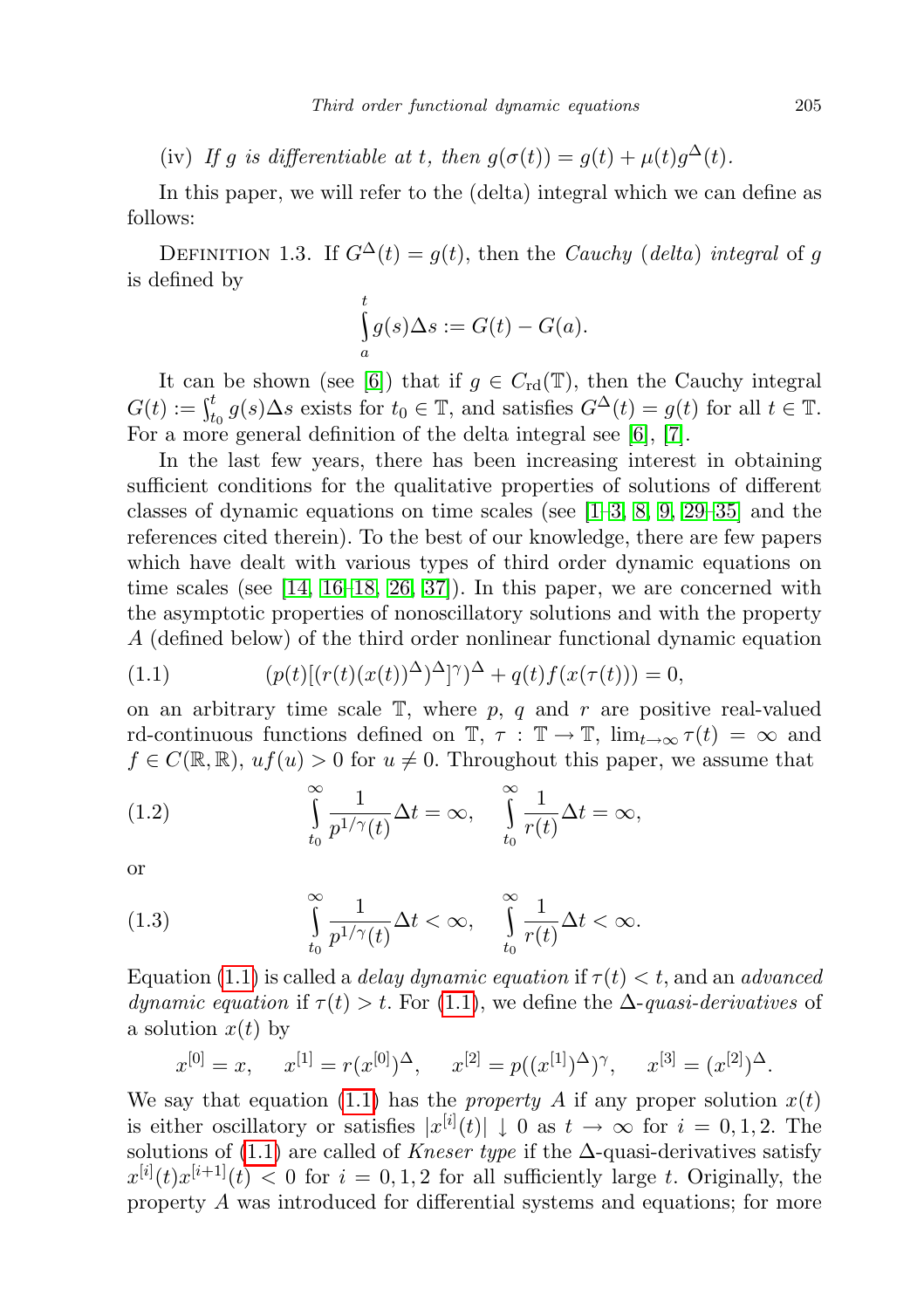details we refer the reader to the book  $[24]$ . As a special case of  $(1.1)$ , Erbe, Peterson and Saker [\[18\]](#page-18-5) considered the third order linear dynamic equation

(1.4) 
$$
x^{\Delta\Delta\Delta}(t) + q(t)x(t) = 0,
$$

on an arbitrary time scale  $\mathbb{T}$ , where  $q(t)$  is a positive real-valued rd-continuous function on  $\mathbb{T}$ , and proved that if  $x(t)$  is a solution of [\(1.4\)](#page-3-0) and

<span id="page-3-0"></span>
$$
I(q) = \int_{t_0}^{\infty} q(s) \Delta s = \infty,
$$

then [\(1.4\)](#page-3-0) has the property A, i.e., every solution  $x(t)$  of (1.4) is oscillatory or satisfies

$$
\lim_{t \to \infty} x(t) = \lim_{t \to \infty} x^{\Delta}(t) = \lim_{t \to \infty} x^{\Delta\Delta}(t) = 0.
$$

One of our aims in this paper is to extend this result and establish some sufficient conditions for  $(1.1)$  to have the property A.

Since we are interested in the oscillatory and asymptotic behavior of solutions near infinity, we assume that sup  $\mathbb{T} = \infty$ , and define the time scale interval  $[t_0, \infty)_\mathbb{T}$  by  $[t_0, \infty)_\mathbb{T} := [t_0, \infty) \cap \mathbb{T}$ . By a solution of [\(1.1\)](#page-2-0), we mean a function  $x^{[0]} \in C_{\rm rd}([t_0, \infty), \mathbb{R})$  such that  $x^{[1]}, x^{[2]} \in C_{\rm rd}([t_0, \infty), \mathbb{R})$  satisfy-ing [\(1.1\)](#page-2-0) for all  $t \geq t_0$ , where  $C_{\rm rd}$  is the space of rd-continuous functions. A solution of [\(1.1\)](#page-2-0) is said to be *proper* if it is defined on the interval  $[t_0, \infty)$ and is nontrivial in any neighborhood of infinity. So the solutions vanishing in some neighborhood of infinity will be excluded from our considerations and we are interested only in the asymptotic behavior of proper solutions. A proper solution  $x(t)$  of [\(1.1\)](#page-2-0) is said to be *oscillatory* if it is neither eventually positive nor eventually negative; otherwise it is nonoscillatory. Equation [\(1.1\)](#page-2-0) is said to be oscillatory if there exists at least one oscillatory solution, and nonoscillatory if all solutions are nonoscillatory.

In the following, we recall some results on third order dynamic equations on time scales that motivate our study. Morelli and Peterson [\[26\]](#page-18-6) considered the third order dynamic equation

(1.5) 
$$
x^{\Delta\Delta\Delta}(t) + p(t)(x^{\sigma})^{\Delta} + q(t)x^{\sigma} = 0,
$$

studied the asymptotic behavior of solutions, and established some sufficient conditions for existence of nonoscillatory solutions. Erbe, Peterson and Saker [\[16\]](#page-18-4) initiated the study of oscillation of third order nonlinear dynamic equations and considered the equation

<span id="page-3-1"></span>(1.6) 
$$
(c(t)((a(t)x^{\Delta}(t))^{\Delta}))^{\Delta} + q(t)f(x(t)) = 0, \quad t \ge t_0,
$$

where  $a(t)$ ,  $c(t)$  and  $q(t)$  are positive real-valued rd-continuous functions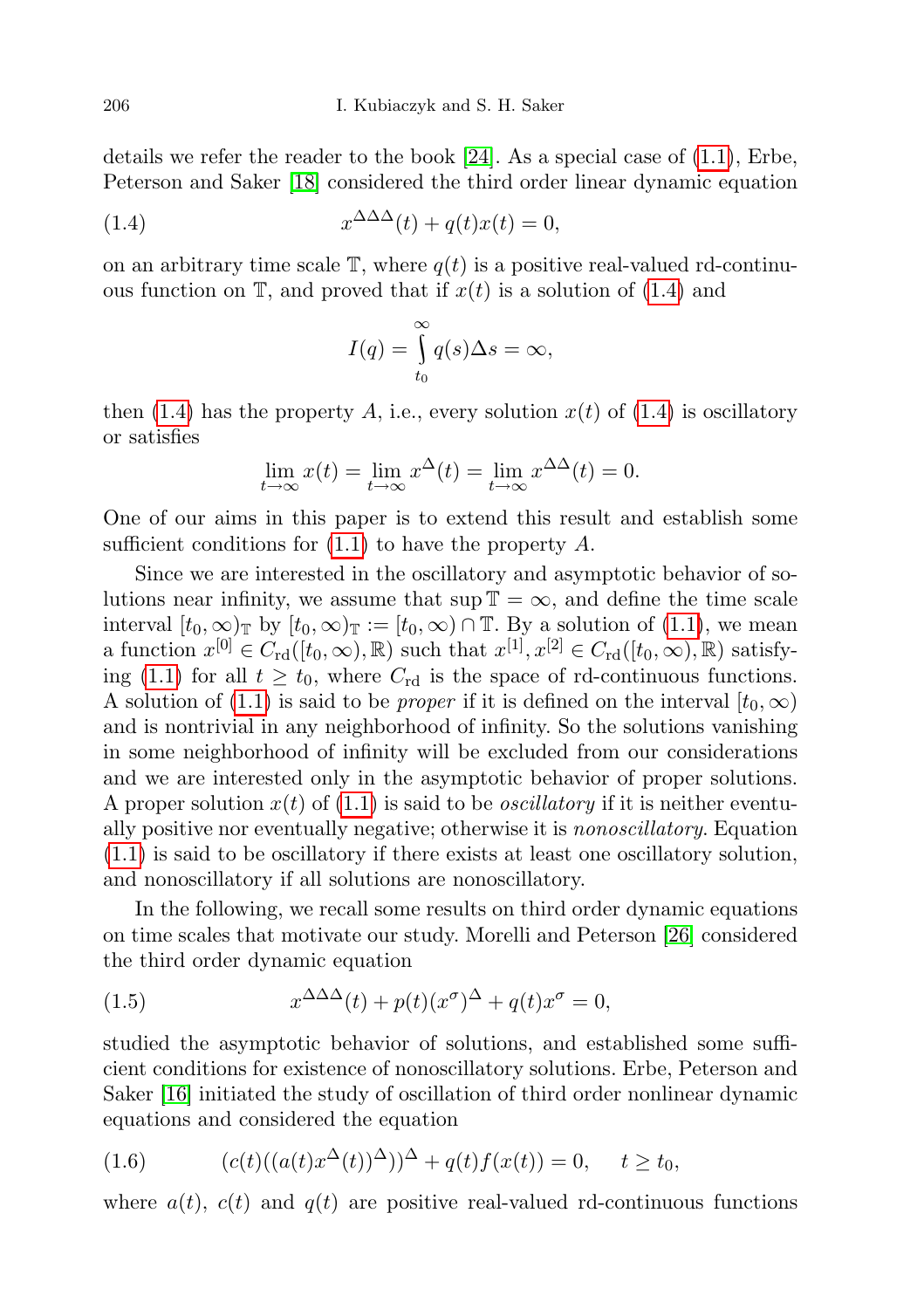which satisfy

<span id="page-4-1"></span>(1.7) 
$$
\int_{t_0}^{\infty} \frac{1}{c(t)} \Delta t = \infty, \quad \int_{t_0}^{\infty} \frac{1}{a(t)} \Delta t = \infty,
$$

and  $f \in C(\mathbb{R}, \mathbb{R})$  satisfies  $uf(u) > 0$  and  $f(u)/u > K > 0$ , for  $u \neq 0$ . Erbe, Peterson and Saker [\[17\]](#page-18-9) extended the results in [\[16\]](#page-18-4) and studied the oscillation of third order nonlinear dynamic equations of the form

<span id="page-4-2"></span>(1.8) 
$$
[c(t)[(a(t)x^{\Delta}(t))^{\Delta}]^{\gamma}]^{\Delta} + f(t, x(t)) = 0, \quad t \ge t_0,
$$

on a time scale T, where  $a(t) > 0$ ,  $c(t) > 0$  are rd-continuous on T,  $\gamma \geq 1$  is a quotient of odd integers, and there exists a positive rd-continuous function q such that  $|f(t, u)| \ge q(t)|u^{\gamma}|$  and  $uf(t, u) > 0, u \neq 0$ , and

<span id="page-4-3"></span>(1.9) 
$$
\int_{t_0}^{\infty} \left(\frac{1}{c(t)}\right)^{1/\gamma} \Delta t = \infty, \quad \int_{t_0}^{\infty} \frac{1}{a(t)} \Delta t = \infty.
$$

They applied the Riccati transformation technique and established some sufficient conditions which guarantee that each solution  $x(t)$  is oscillatory or satisfies  $\lim_{t\to\infty} x(t) = 0$ . Yu and Wang in [\[37\]](#page-18-7) studied the oscillation of a third order dynamic equation of the form

<span id="page-4-0"></span>(1.10) 
$$
\left(\frac{1}{a_2(t)}\left(\left(\frac{1}{a_1(t)}(x^{\Delta}(t))^{\alpha_1}\right)^{\Delta}\right)^{\alpha_2}\right)^{\Delta} + q(t)f(x(t)) = 0,
$$

where  $f \in C(\mathbb{R}, \mathbb{R})$ ,  $uf(u) > 0$  and  $f(u)/u \ge K > 0$ , for  $u \ne 0$ , or  $f'(u) >$  $C > 0$ ,  $\alpha_i$  is a quotient of odd positive integers,  $i = 1, 2$ , and  $a_1(t)$ ,  $a_2(t)$ and  $q(t)$  are positive rd-continuous functions satisfying

(1.11) 
$$
\int_{t_0}^{\infty} q(t) \Delta t = \infty, \quad \int_{t_0}^{\infty} (a_i(t))^{\alpha_i} \Delta t = \infty \quad \text{for } i = 1, 2.
$$

They applied the Riccati technique of [\[16\]](#page-18-4) and established some sufficient conditions which guarantee that each solution  $x(t)$  of  $(1.10)$  is oscillatory or satisfies  $\lim_{t\to\infty} x(t) = 0$ . Erbe, Hassan and Peterson [\[14\]](#page-18-3) studied the oscillation of the nonlinear functional dynamic equation

(1.12) 
$$
[c(t)[(a(t)x^{\Delta}(t))^{\Delta}]^{\gamma}]^{\Delta} + f(t, x(\tau(t))) = 0, \quad t \ge t_0,
$$

and established several sufficient conditions which ensure that each solution  $x(t)$  is oscillatory or  $\lim_{t\to\infty}x(t)=0$ . They assumed that  $\gamma$  is a quotient of odd positive integers,  $f \in C(\mathbb{T} \times \mathbb{R}, \mathbb{R})$  and satisfies  $uf(t, u) > 0$  and  $f(u)/u^{\gamma} \geq p(t)$  for  $u \neq 0, \tau$  is defined on T and satisfies  $\lim_{t \to \infty} \tau(t) = \infty$ , and a and c are positive rd-continuous functions on  $\mathbb T$  and satisfy [\(1.2\)](#page-2-1) or [\(1.3\)](#page-2-2).

The dynamic equation [\(1.1\)](#page-2-0) in its general form includes linear and nonlinear third order differential and difference equations, and depends on the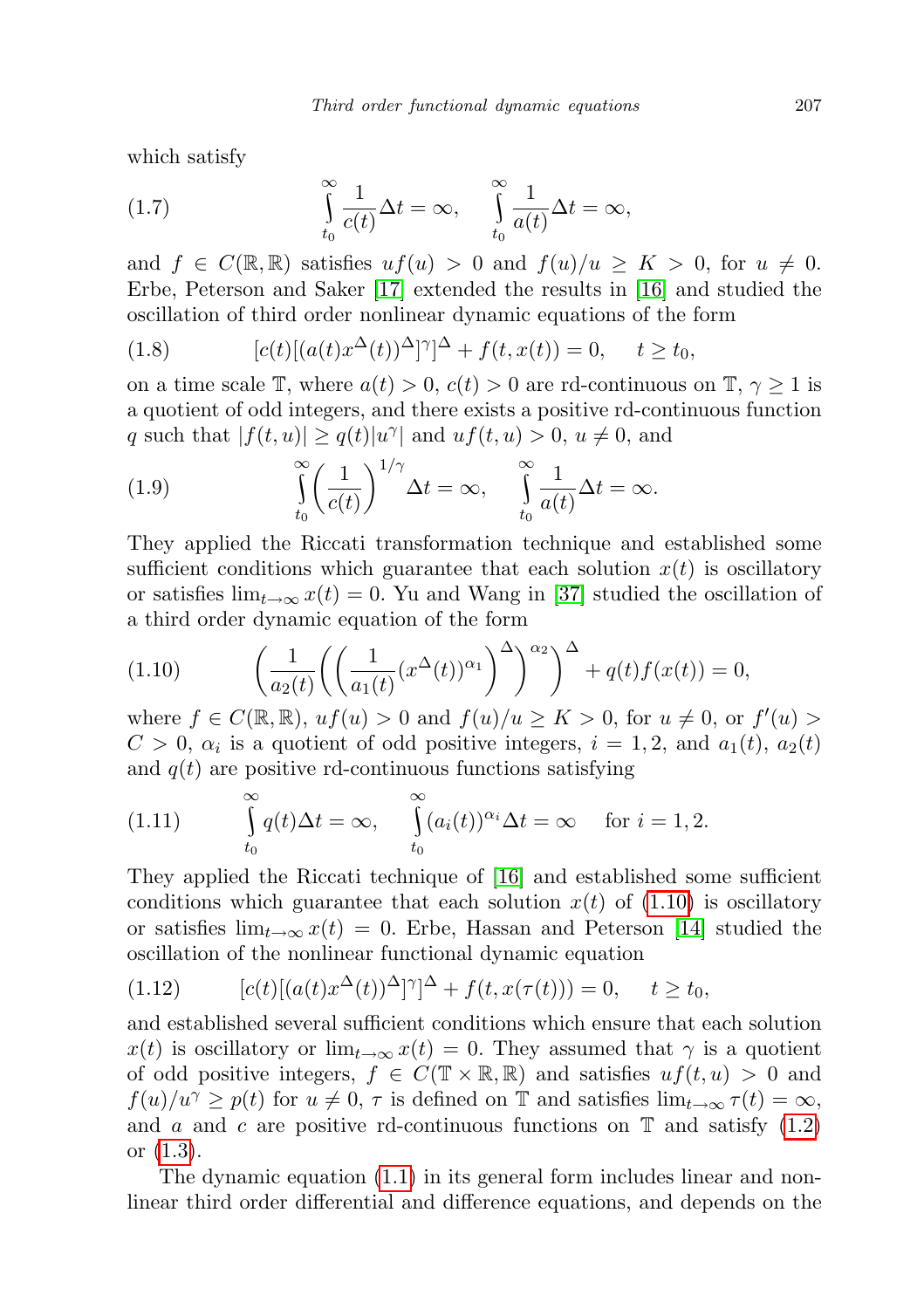time scale  $\mathbb{T}$ . When  $\mathbb{T} = \mathbb{R}$ , we have  $\sigma(t) = t$ ,  $\mu(t) = 0$ ,  $x^{\Delta}(t) = x'(t)$  and [\(1.1\)](#page-2-0) becomes the third order nonlinear functional differential equation

<span id="page-5-0"></span>(1.13) 
$$
(p(t)((r(t)x'(t))')^{\gamma})' + q(t)f(x(\tau(t))) = 0, \quad t \in [t_0, \infty).
$$

Oscillation and asymptotic properties of some special case of  $(1.13)$ , when  $\gamma = 1$  and  $\tau(t) = t$ , have been investigated by many authors (see [\[4,](#page-17-6) [5,](#page-17-7) [10](#page-17-8)[–13,](#page-18-10) [21,](#page-18-11) [24,](#page-18-8) [25,](#page-18-12) [28\]](#page-18-13) and the references therein). Most of the results in the above mentioned papers concern the third order differential equation [\(1.13\)](#page-5-0) or some special cases under the assumption

<span id="page-5-1"></span>(1.14) 
$$
\int_{t_0}^{\infty} q(s) ds = \infty,
$$

which does not hold when  $q(t) = \alpha/t^{\gamma}$  for  $\gamma > 1$ . In this paper, we give a new condition (see Theorem 2.8, Examples [2.13,](#page-14-0) [2.14\)](#page-15-0) different from [\(1.14\)](#page-5-1), which can be applied when  $q(t) = \alpha/t^3$ . So the results in this paper when  $\mathbb{T} = \mathbb{R}$  partially improve known results for third order differential equations.

When  $\mathbb{T} = \mathbb{N}$ , we have  $\sigma(t) = t + 1$ ,  $\mu(t) = 1$ ,  $x^{\Delta}(t) = \Delta x(t) = x(t+1)$  $x(t)$ . In this case, [\(1.1\)](#page-2-0) becomes the third order difference equation

<span id="page-5-2"></span>
$$
(1.15)\quad \Delta(p(n)\left(\Delta(r(n)\Delta x(n))\right)^{\gamma})+q(n)f(x(\tau(n)))=0,\quad n\in[n_0,\infty)_{\mathbb{N}}.
$$

Oscillation and asymptotic properties of some special case of [\(1.15\)](#page-5-2), when  $\gamma = 1$  and  $\tau(n) = n$ , have been investigated by several authors (see [\[27,](#page-18-14) [36,](#page-18-15) [19,](#page-18-16) [20\]](#page-18-17) and the references therein).

If  $\mathbb{T} = h\mathbb{N}_0$ ,  $h > 0$ , then  $\sigma(t) = t + h$ ,  $\mu(t) = h$ ,  $x^{\Delta}(t) = \Delta_h x(t) :=$  $(x(t + h) - x(t))/h$ . In this case, [\(1.1\)](#page-2-0) becomes the third order difference equation with step size  $h$ ,

<span id="page-5-3"></span>
$$
(1.16)\quad \Delta_h(p(t)\left(\Delta_h(r(t)\Delta_h x(t))\right)^{\gamma}) + q(t)f(x(\tau(t))) = 0, \quad t \in [0,\infty)_{h\mathbb{N}_0},
$$

If  $\mathbb{T} = q^{\mathbb{N}_0} = \{t : t = q^k, k \in \mathbb{N}_0, q > 1\}$ , then  $\sigma(t) = pt, \mu(t) = (q - 1)t$ ,  $x^{\Delta}(t) = D_q x(t) := (x(q t) - x(t))/(p-1)t$  (where  $D_q$  is the so-called quantum derivative which has important applications in quantum mechanics [\[23\]](#page-18-18)). In this case  $(1.1)$  becomes the third order q-difference equation

<span id="page-5-4"></span>
$$
(1.17) \tD_q(p(t) (D_q(r(t)D_q x(t)))^{\gamma}) + q(t) f(x(\tau(t))) = 0, \t t \in [t_0, \infty)_{\mathbb{T}}.
$$

Also, many other time scales can be considered, for example,  $\mathbb{T} = \mathbb{N}_0^2$ Also, many other time scales can be considered, for example,  $\mathbb{I} = \mathbb{N}_0 =$ <br> $\{t = n^2 : n \in \mathbb{N}_0\}$ , where  $\sigma(t) = (\sqrt{t} + 1)^2$  and  $\mu(t) = 1 + 2\sqrt{t}$ ,  $x^{\Delta}(t) =$  $\{t = n^{\circ} : n \in \mathbb{N}_0\},\$  where  $\sigma(t) = (\sqrt{t^2 + 1})^2$  and  $\mu(t) = 1 + 2\sqrt{t}, x^2(t) = (x((\sqrt{t^2 + 1})^2) - x(t))/(1 + 2\sqrt{t}),\$ and  $\mathbb{T} = \mathbb{T}_n = \{H_n : n \in \mathbb{N}_0\}$  where  $\{H_n\}$ is the so-called sequence of harmonic numbers defined by

$$
H_0 = 0
$$
,  $H_n = \sum_{k=1}^n \frac{1}{k}$ ,  $n \in \mathbb{N}_0$ .

Here  $\sigma(H_n) = H_{n+1}$ ,  $\mu(H_n) = 1/(n+1)$ ,  $x^{\Delta}(H_n) = (n+1)\Delta_n x(H_n)$ .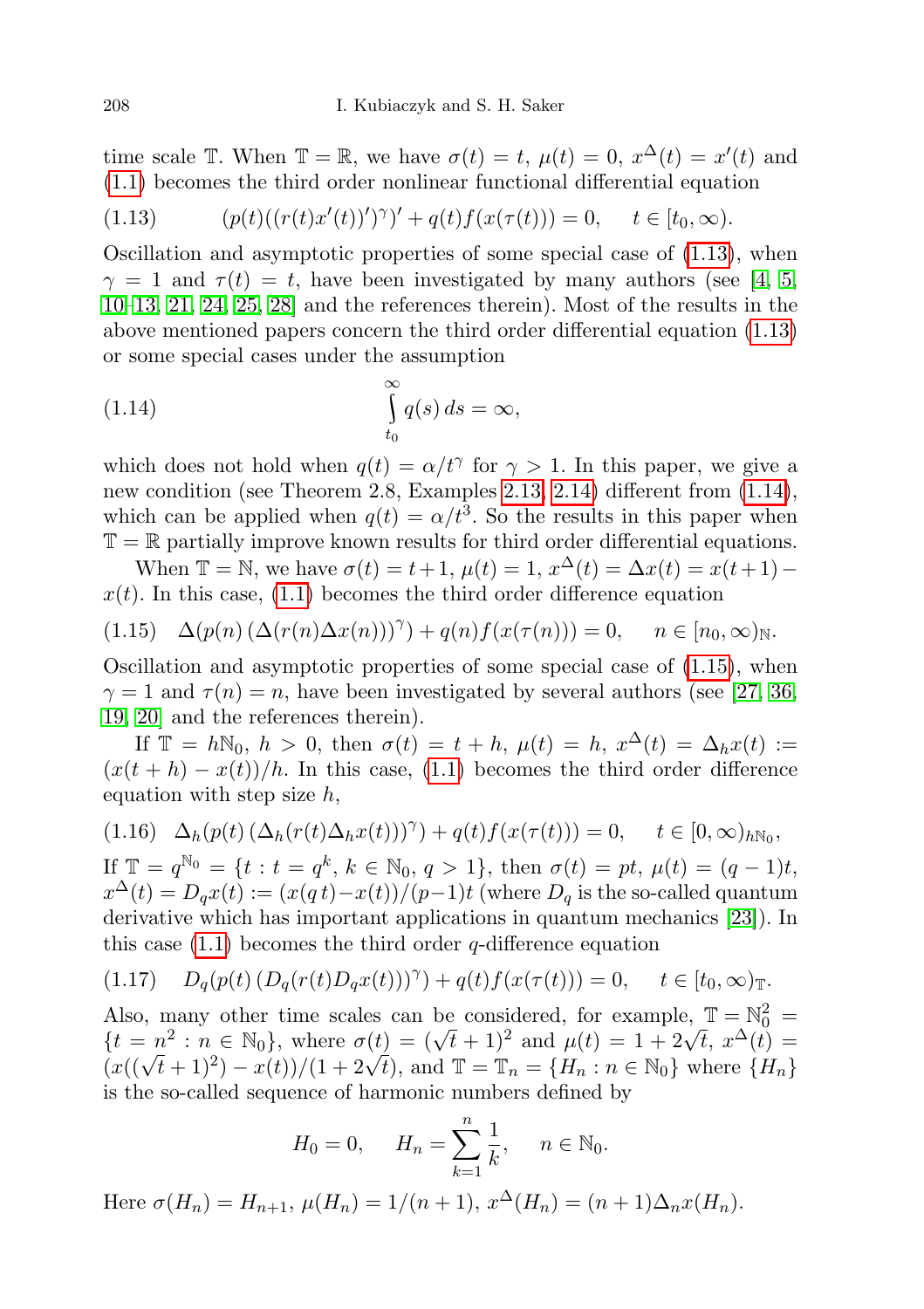Our aim in this paper is to study the asymptotic properties of nonoscillatory solutions of [\(1.1\)](#page-2-0). We classify the nonoscillatory solutions into classes  $C_i$  for  $i = 0, 1, 2, 3$  according to the sign of the  $\Delta$ -quasi-derivatives and establish some sufficient conditions which ensure that  $C_i = \emptyset$ . We also establish some sufficient conditions which ensure that the equation [\(1.1\)](#page-2-0) has the property A, which means that every solution  $x(t)$  of  $(1.1)$  is oscillatory or satisfies  $\lim_{t\to\infty} x^{[0]}(t) = \lim_{t\to\infty} x^{[1]}(t) = \lim_{t\to\infty} x^{[2]}(t) = 0$ . Our results are new for third order dynamic equations and include and improve some results previously obtained for differential and difference equations [\(1.13\)](#page-5-0) and [\(1.15\)](#page-5-2). For [\(1.16\)](#page-5-3) and [\(1.17\)](#page-5-4) the results are essentially new. Some examples are worked out to demonstrate the main results.

2. Main results. In this section, first we classify the nonoscillatory solutions into classes  $C_i$  for  $i = 0, 1, 2, 3$ . Second, we study the asymptotic properties of nonoscillatory solutions of [\(1.1\)](#page-2-0) and establish some sufficient condition for  $(1.1)$  to have the property A. We note that if  $x(t)$  is a solution of [\(1.1\)](#page-2-0) then  $z = -x$  is also a solution of (1.1), since  $uf(u) > 0$  for  $u \neq 0$ . Thus, when considering nonoscillatory solutions of [\(1.1\)](#page-2-0) we can restrict our attention to positive ones. We start with the following lemma which gives the sign of the  $\Delta$ -quasi-derivatives of  $x(t)$  of [\(1.1\)](#page-2-0).

<span id="page-6-0"></span>Lemma 2.1. Assume that:

 $(h_1)$  p, q, r and  $\tau$  are positive rd-continuous functions defined on  $\mathbb{T}$ ,  $\tau : \mathbb{T} \to \mathbb{T}$ ,  $\lim_{t \to \infty} \tau(t) = \infty$ ,  $(h_2)$   $f \in C(\mathbb{R}, \mathbb{R})$  and  $uf(u) > 0$ .

If  $x(t)$  is a nonoscillatory solution of [\(1.1\)](#page-2-0), then there exists  $T > t_0$  such that  $x^{[i]}(t) \neq 0$  for  $i = 0, 1, 2$  and  $t \geq T$ .

*Proof.* Without loss of generality, we may assume that  $x(t) > 0$  and pick  $t_1 > t_0$  so that  $x(\tau(t)) > 0$  for  $t > t_1$ . Then from [\(1.1\)](#page-2-0), we see that  $x^{[3]}(t) = -q(t)f(x(\tau(t))) < 0$  for  $t \geq t_1$  and there exists  $t_2 > t_1$  such that  $x^{[2]}(t)$  is decreasing and either positive or negative for  $t \geq t_2$ . Thus,  $x^{[1]}$  is either increasing or decreasing for  $t \geq t_2$ , and so there exists  $T > t_2$  such that  $x^{[1]}(t)$  is either positive or negative for  $t \geq T$ .

In view of Lemma [2.1,](#page-6-0) all nonoscillatory solutions of [\(1.1\)](#page-2-0) belong to the following classes:

$$
C_0 = \{x : \exists T \text{ such that } x(t)x^{[1]}(t) < 0, \, x(t)x^{[2]}(t) > 0 \text{ for } t \geq T\},
$$
\n
$$
C_1 = \{x : \exists T \text{ such that } x(t)x^{[1]}(t) > 0, \, x(t)x^{[2]}(t) < 0 \text{ for } t \geq T\},
$$
\n
$$
C_2 = \{x : \exists T \text{ such that } x(t)x^{[1]}(t) > 0, \, x(t)x^{[2]}(t) > 0 \text{ for } t \geq T\},
$$
\n
$$
C_3 = \{x : \exists T \text{ such that } x(t)x^{[1]}(t) < 0, \, x(t)x^{[2]}(t) < 0 \text{ for } t \geq T\}.
$$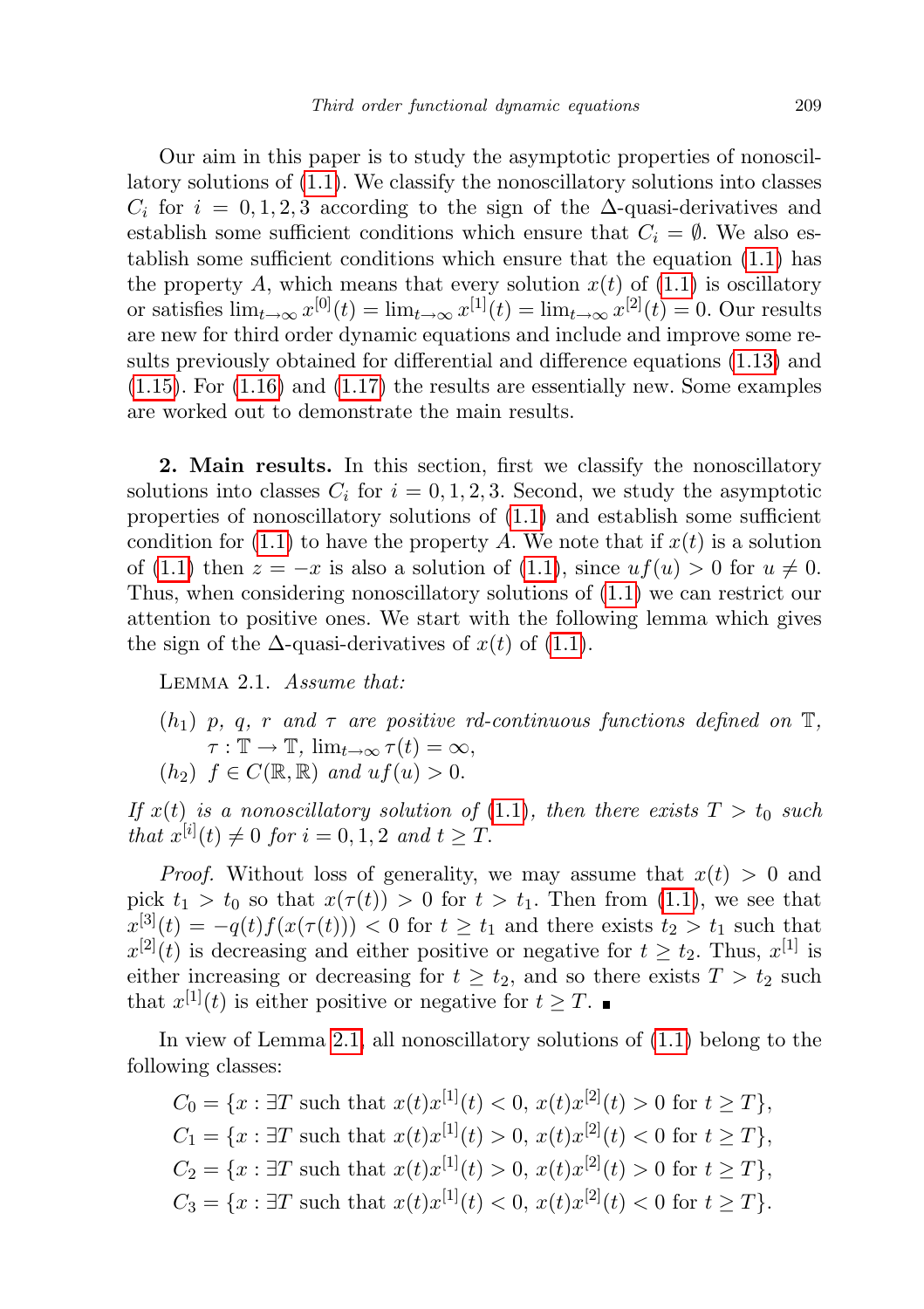In the following theorems, we classify the nonoscillatory solutions of [\(1.1\)](#page-2-0) into  $C_i$  for  $i = 0, 1, 2, 3$  according to the sign of their  $\Delta$ -quasi-derivatives, and some sufficient conditions ensuring that  $C_i = \emptyset$  are given.

In this section, the following notation will be used:

$$
I(u) := \int_{t_0}^{\infty} u(s) \Delta s,
$$
  

$$
I(u, v) := \int_{t_0}^{\infty} u(t) \int_{t_0}^{t} v(s) \Delta s \Delta t,
$$

where  $u$  and  $v$  are positive rd-continuous functions. Now, we begin to classify the nonoscillatory solutions and start by the following theorem which gives a condition ensuring that  $C_3 = \emptyset$ .

<span id="page-7-2"></span><span id="page-7-0"></span>THEOREM 2.2. Assume that  $(h_1)$ – $(h_2)$  hold. If

(2.1) 
$$
I(1/r, 1/p^{1/\gamma}) = \infty,
$$

then the class  $C_3$  is empty.

*Proof.* Let  $x(t)$  be a nonoscillatory solution of  $(1.1)$ . Without loss of generality, we assume that the solution  $x(t)$  is positive and pick  $t_1 > t_0$  so that  $x(t) > 0$  and  $x(\tau(t)) > 0$  for  $t > t_1$ . To prove that  $C_3$  is empty, we prove that the case  $x(t)x^{[1]}(t) < 0$ ,  $x(t)x^{[2]}(t) < 0$  for  $t \geq T$  is impossible. Assume for the sake of contradiction that there exists  $T > t_1$  such that  $x^{[2]}(t) < 0$  and  $x^{[1]}(t) < 0$  for  $t \geq T$ . Denote  $a_0 = x^{[2]}(T) < 0$ . Since  $x^{[2]}$ is decreasing, we have  $p(t) ((x^{[1]}(t))^{\Delta})^{\gamma} < a_0$  for  $t \geq T$ . This implies that  $(x^{[1]}(t))^{\Delta} < a_0^{1/\gamma}(p(s))^{-1/\gamma}$ . Integrating from T to t, we get

$$
x^{[1]}(t) < x^{[1]}(T) + a_0^{1/\gamma} \int_T^t \frac{1}{p^{1/\gamma}(s)} \Delta s.
$$

Now, since  $x^{[1]}(T) < 0$ , we see after integrating again from T to t that

$$
x(t) < x(T) + a_0^{1/\gamma} \int_T^t \frac{1}{r(s)} \int_T^s \frac{1}{p^{1/\gamma}(u)} \Delta u \Delta s.
$$

Letting  $t \to \infty$ , by [\(2.1\)](#page-7-0) we get  $\lim_{t\to\infty} x(t) = -\infty$ , which contradicts the fact that  $x(t) > 0$ .

The following theorem gives conditions ensuring that  $C_1 = \emptyset$ .

<span id="page-7-1"></span>THEOREM 2.3. Assume that  $(h_1)$ – $(h_2)$  hold. If

(2.2) 
$$
I(1/r) < \infty
$$
,  $I(1/r, 1/p^{1/\gamma}) = \infty$ ,

then the class  $C_1$  is empty.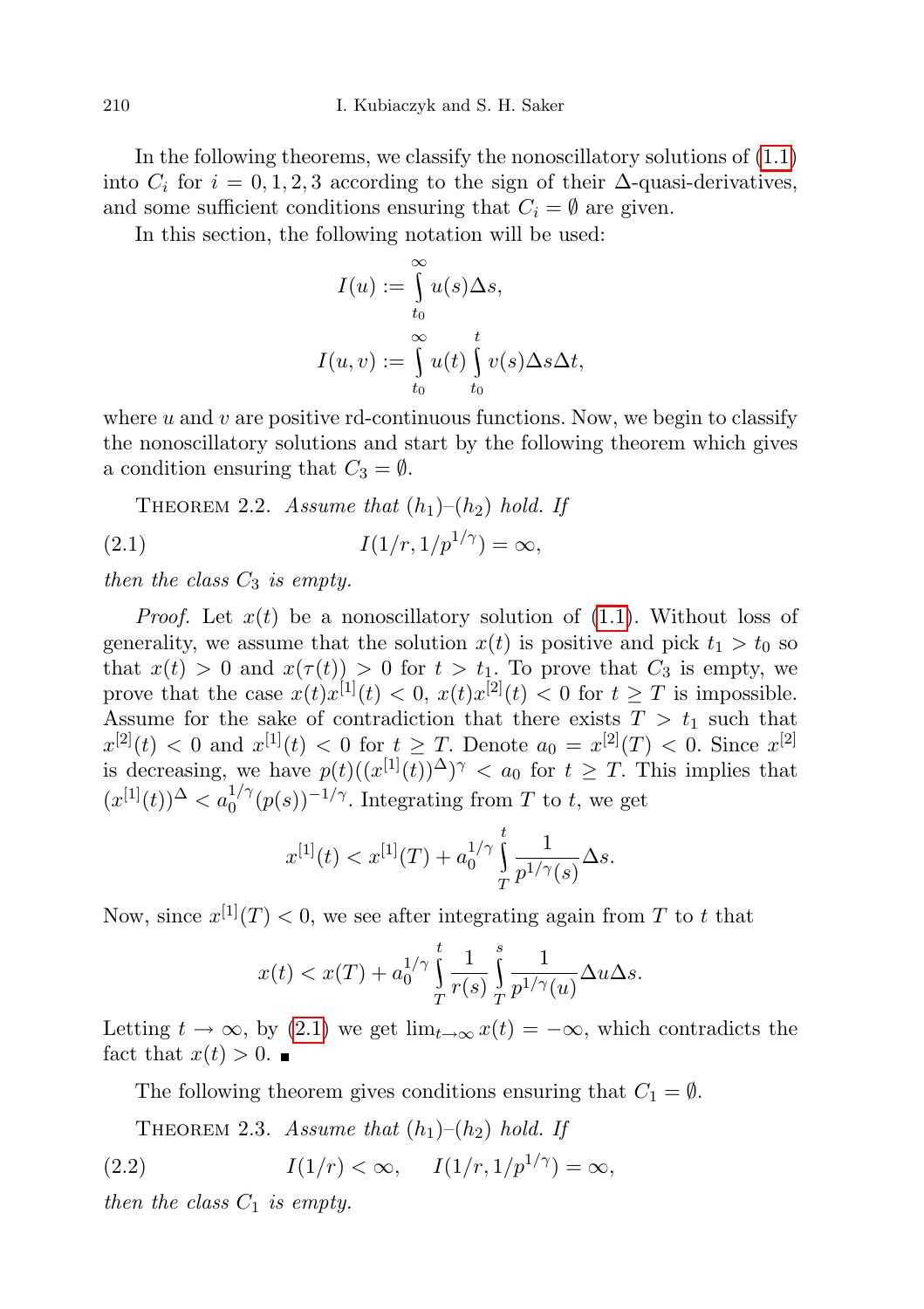*Proof.* Assume that  $C_1$  is nonempty and let  $x \in C_1$  be a nonoscillatory solution of  $(1.1)$ . Without loss of generality we may assume that there exists  $t_1 \ge t_0$  such that  $x(t) > 0, x(\tau(t)) > 0, x^{[1]}(t) > 0, x^{[2]}(t) < 0$ , and  $x^{[3]}(t) < 0$ for  $t \ge t_1$ . Since  $x^{[3]} < 0, x^{[2]}$  is decreasing and  $x^{[2]}(t) < x^{[2]}(t_1) = c_1 < 0$  for  $t \geq t_1$ . This leads to  $(x^{[1]}(t))^{\Delta} < c_1^{1/\gamma} p^{1/\gamma}(t)$ . Integrating from  $t_1$  to t yields

$$
x^{[1]}(t) < c_2 + c_1^{1/\gamma} \int\limits_{t_1}^t \frac{1}{p^{1/\gamma}(s)} \Delta s,
$$

where  $c_2 = x^{[1]}(t_1) > 0$ . Therefore,

$$
(x^{[0]}(t))^\Delta < c_2 r^{-1}(t) + c_1^{1/\gamma} \frac{1}{r(t)} \int_{t_1}^t \frac{1}{p^{1/\gamma}(s)} \Delta s.
$$

This leads to

$$
x^{[0]}(t) < x^{[0]}(t_1) + c_2 \int_{t_1}^t \frac{1}{r(s)} \Delta s + c_1^{1/\gamma} \int_{t_1}^t \frac{1}{r(s)} \int_{t_1}^s \frac{1}{p^{1/\gamma}(\theta)} \Delta \theta \Delta s.
$$

Letting  $t \to \infty$ , we deduce by [\(2.2\)](#page-7-1) that  $x^{[0]}(t) \to -\infty$ , contrary to  $x(t) > 0$ for large  $t$ .

The following theorem gives conditions ensuring that  $C_2 = \emptyset$ .

THEOREM 2.4. Assume that  $(h_1)$ – $(h_2)$  hold. Then  $C_2$  is empty if any one of the following conditions holds:

<span id="page-8-0"></span>(2.3) 
$$
I(q) = \infty, \quad \liminf_{|u| \to \infty} |f(u)| > 0,
$$

<span id="page-8-1"></span>(2.4) 
$$
f'(u) \ge 0 \text{ for } u \in \mathbb{R} \text{ and } \int_{t_0}^{\infty} q(t) f\left(c_4 \int_{T}^{\tau(t)} \frac{1}{r(s)} \Delta s\right) \Delta t = \infty,
$$

for all  $c_4 > 0$  and  $T \geq t_0$ .

*Proof.* Assume that  $C_2$  is nonempty and let  $x \in C_2$  be a nonoscillatory solution of [\(1.1\)](#page-2-0). We may assume that there exists  $t_1 \ge t_0$  such that  $x(t) > 0$ and  $x(\tau(t)) > 0$ ,  $x^{[1]}(t) > 0$ ,  $x^{[2]}(t) > 0$ , and  $x^{[3]}(t) < 0$  for  $t \ge t_1$ . First, we consider the case when [\(2.3\)](#page-8-0) holds. Since x is increasing for  $t \geq t_0$ , we have  $\lim_{t\to\infty} x(t) = c \in \mathbb{R} \cup \{\infty\}$ , and since  $\lim_{t\to\infty} \tau(t) = \infty$ , we can assume that  $\lim_{t\to\infty} x(\tau(t)) = c \in \mathbb{R} \cup \{\infty\}$ . In view of this, [\(2.3\)](#page-8-0) and the conditions imposed on f, there exists a positive constant  $K > 0$  such that  $f(x(\tau(t))) \geq K$  for  $t \geq t_1$ . By integrating [\(1.1\)](#page-2-0) from  $t_1$  to  $t$ , we have

$$
x^{[2]}(t) = x^{[2]}(t_0) - \int_{t_0}^t q(s) f(x(s)) \Delta s \leq x^{[2]}(t_0) - Kx^{\gamma}(t_0) \int_{t_0}^t q(s) \Delta s.
$$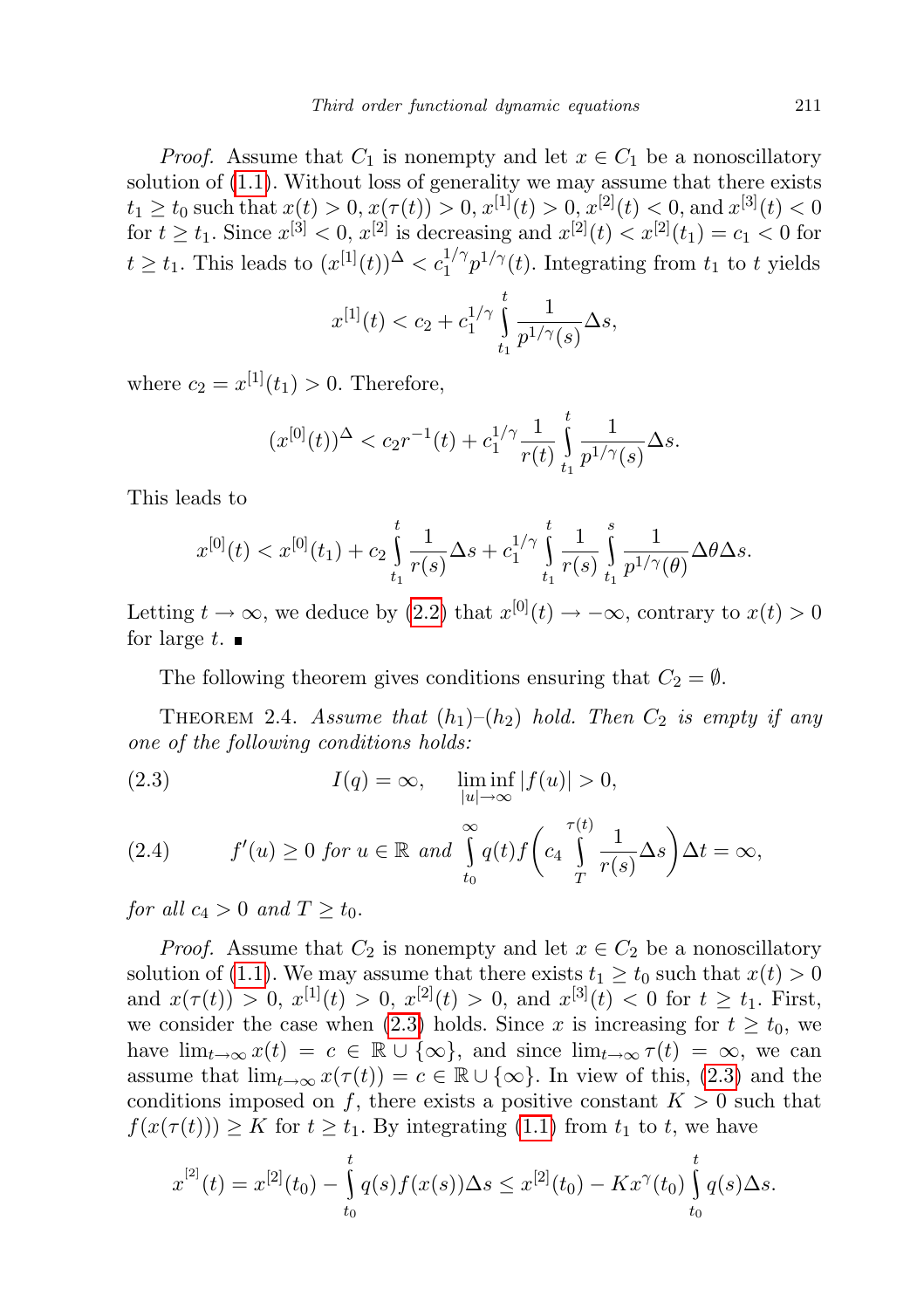This together with  $x^{[2]}(t) > 0$  for  $t \ge t_0$  leads to

$$
\int_{t_0}^{\infty} q(s) \Delta s \le \frac{x^{[2]}(t_0)}{K},
$$

which contradicts  $I(q) = \infty$ .

Next, we consider [\(2.4\)](#page-8-1). Since  $x^{[2]}(t) > 0$ , we see that  $(x^{[1]}(t))^{\Delta} > 0$ , and so  $x^{[1]}$  is increasing for  $t \ge t_0$ . So  $x^{[1]}(t) > x^{[1]}(t_1) = c_4 > 0$ . This gives

$$
x^{\Delta}(t) \ge c_4 r^{-1}(t) \quad \text{ for } t \ge t_1.
$$

Also since  $\lim_{t\to\infty} \tau(t) = \infty$ , we can choose  $t > t_2$  sufficiently large such that  $\tau(t) > t_2$  for  $t \geq t_2$ . Then by integrating  $x^{\Delta}(t) \geq c_4 r^{-1}(t)$  from  $t_2$  to  $\tau(t)$ , we get

$$
x(\tau(t)) \ge c_4 \int_{t_1}^{\tau(t)} r^{-1}(s) \Delta s.
$$

Since  $f$  is nondecreasing, we have

$$
f(x(\tau(s))) \ge f\Big(c_4\int_{t_1}^{\tau(s)} r^{-1}(u)\Delta u\Big).
$$

Again integrating  $(1.1)$  from  $t_2$  to  $t$ , we have

$$
0 < x^{[2]}(t_2) - \int_{t_2}^t q(s) f(x(\tau(s))) \Delta s
$$
\n
$$
\leq x^{[2]}(t_2) - \int_{t_2}^t q(s) f\left(c_4 \int_{t_2}^{\tau(s)} \frac{1}{r(u)} \Delta u\right) \Delta s.
$$

This implies that

<span id="page-9-0"></span>
$$
\int_{t_2}^{\infty} q(t) f\left(c_4 \int_{t_2}^{\tau(t)} \frac{1}{r(s)} \Delta s\right) \Delta t \leq x^{[2]}(t_2),
$$

which is a contradiction. The proof is complete.  $\blacksquare$ 

<span id="page-9-1"></span>THEOREM 2.5. Assume that  $(h_1)$ – $(h_2)$  hold and

(2.5) 
$$
I(1/p^{1/\gamma}) = I(1/r) = \infty.
$$

Then every nonoscillatory solution  $x(t)$  of  $(1.1)$  is in  $C_0 \cup C_2$ .

*Proof.* We may assume that  $x(t)$  is eventually positive and pick  $t_1 \geq t_0$ such that  $x(t) > 0$  and  $x(\tau(t)) > 0$  for  $t \geq t_1$ . Then from Lemma [2.1,](#page-6-0)  $x^{[0]}$ ,  $x^{[1]}$  and  $x^{[2]}$  are monotone and eventually of one sign. So to complete the proof, we show that only the following two cases are possible: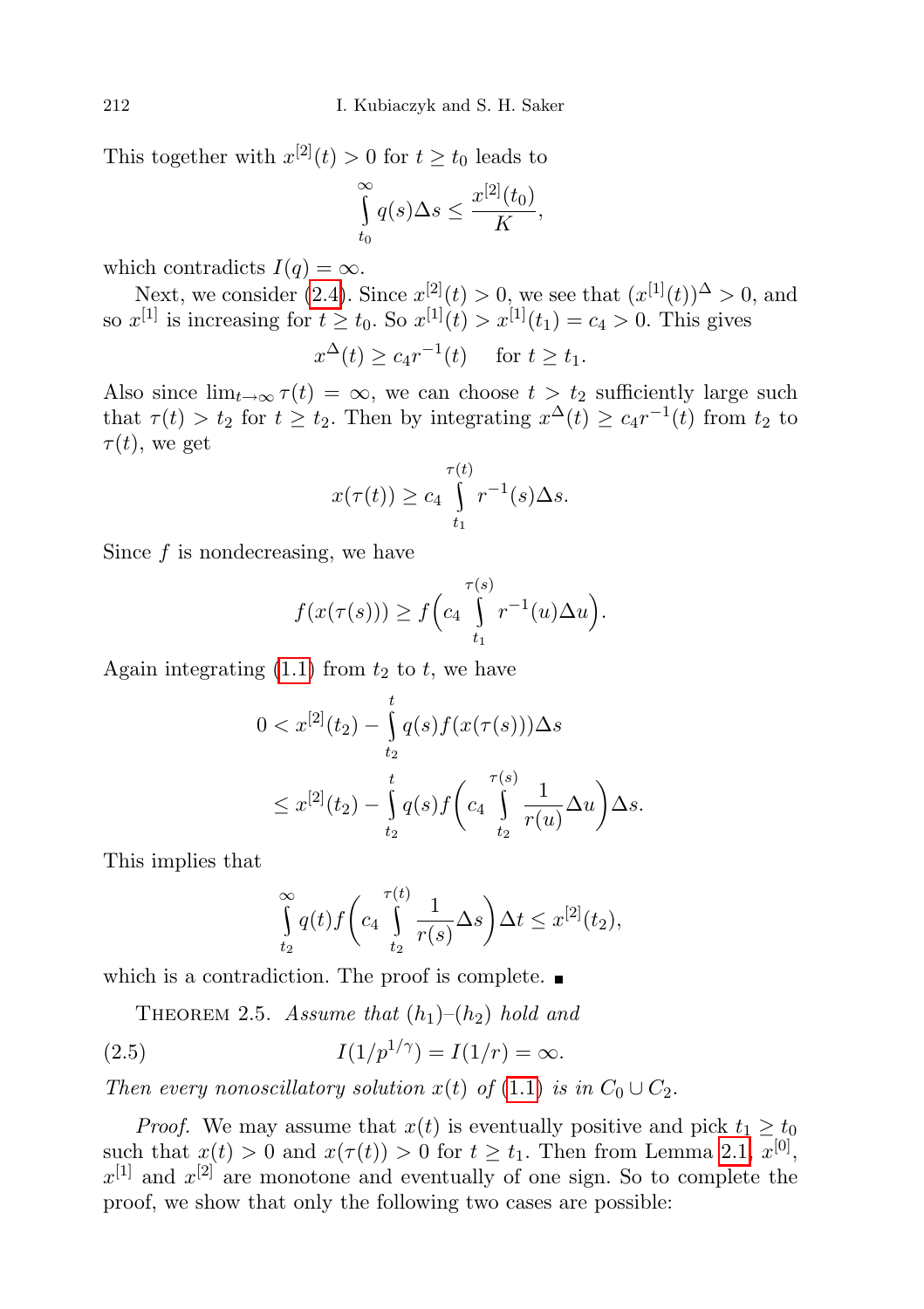(I)  $x^{[0]}(t) > 0$ ,  $x^{[1]}(t) > 0$ ,  $x^{[2]}(t) > 0$ , for  $t \ge t_1$  sufficiently large, (II)  $x^{[0]}(t) > 0, x^{[1]}(t) < 0, x^{[2]}(t) > 0$ , for  $t \ge t_1$  sufficiently large.

From [\(1.1\)](#page-2-0) and  $(h_2)$  we see that  $x^{[3]}(t) \leq 0$  for  $t \geq t_1$ . We claim that there is  $t_2 \geq t_1$  such that  $x^{[2]}(t) > 0$  for  $t \geq t_2$ . Suppose to the contrary that  $x^{[2]}(t) \leq 0$  for  $t \geq t_2$ . Since  $x^{[2]}$  is decreasing, there exists a negative constant C and  $t_3 \ge t_2$  such that  $x^{[2]}(t) \le C$  for  $t \ge t_3$ . Consequently,

$$
x^{[1]}(t) \le x^{[1]}(t_3) + C^{1/\gamma} \int_{t_3}^t \frac{1}{p^{1/\gamma}(s)} \Delta s.
$$

Letting  $t \to \infty$ , we obtain  $x^{[1]}(t) \to -\infty$  by [\(2.5\)](#page-9-0). Thus, there is  $t_4 \geq t_3$ such that  $r(t)(x^{[0]}(t))$ <sup> $\Delta$ </sup>  $\leq r(t_4)(x^{[0]}(t_4))^{\Delta}$   $<$  0 for  $t \geq t_4$ . This implies after integrating from  $t_4$  to  $t$  that

$$
x^{[0]}(t) - x^{[0]}(t_4) \le r(t_4) (x^{[0]}(t_4))^{ \Delta} \int_{t_3}^t \frac{1}{r(s)} \Delta s,
$$

which implies that  $x^{[0]}(t) \to -\infty$  as  $t \to \infty$  by [\(2.5\)](#page-9-0), which contradicts the fact that  $x^{[0]}(t) > 0$ . Therefore  $x^{[2]} > 0$ . The proof is complete.

For equation [\(1.4\)](#page-3-0), the only admissible classes of nonoscillatory solutions are  $C_0$  and  $C_2$ . For equation [\(1.6\)](#page-3-1) when [\(1.7\)](#page-4-1) holds, the only admissible classes of nonoscillatory solutions are also  $C_0$  and  $C_2$ . Also for equation [\(1.8\)](#page-4-2), if [\(1.9\)](#page-4-3) holds then the only admissible classes of nonoscillatory solutions are  $C_0$  and  $C_2$ .

In the following theorems, we study the asymptotic properties of nonoscillatory solutions and establish some sufficient conditions for equation [\(1.1\)](#page-2-0) to have the property A.

THEOREM 2.6. Assume that  $(h_1)$ – $(h_2)$  and  $(2.5)$  hold. Let  $x(t)$  be a nonoscillatory solution of  $(1.1)$  belonging to  $C_2$ . Then:

- (i)  $\lim_{t\to\infty} x^{[0]}(t) = \infty$ .
- (ii) If  $\lim_{t\to\infty} x^{[2]}(t) \neq 0$ , then  $\lim_{t\to\infty} x^{[1]}(t) = \infty$ .

*Proof.* Because  $x(t)$  is a nonoscillatory solution of  $(1.1)$  and belongs to  $C_2$ , we can assume that there exists  $T \geq t_0$  such that  $x^{[0]}(t) > 0$ ,  $x^{[0]}(\tau(t)) > 0, x^{[1]}(t) > 0, x^{[2]}(t) > 0$  for  $t \geq T$ . (The case when  $x^{[0]}(t) < 0$ ,  $x^{[1]}(t) < 0, x^{[2]}(t) < 0$  for  $t \geq T^* > t_0$  may be proved by using similar arguments.)

(i) As  $x^{[1]}$  is positive and increasing, we have  $x^{[1]}(t) > x^{[1]}(T)$  for  $t \geq T$ . By integrating from  $T$  to  $t$ , we obtain

$$
x^{[0]}(t) > x^{[0]}(T) + x^{[1]}(T) \int_{T}^{t} \frac{\Delta s}{r(s)};
$$

as  $t \to \infty$ , assumption [\(2.5\)](#page-9-0) implies the first assertion.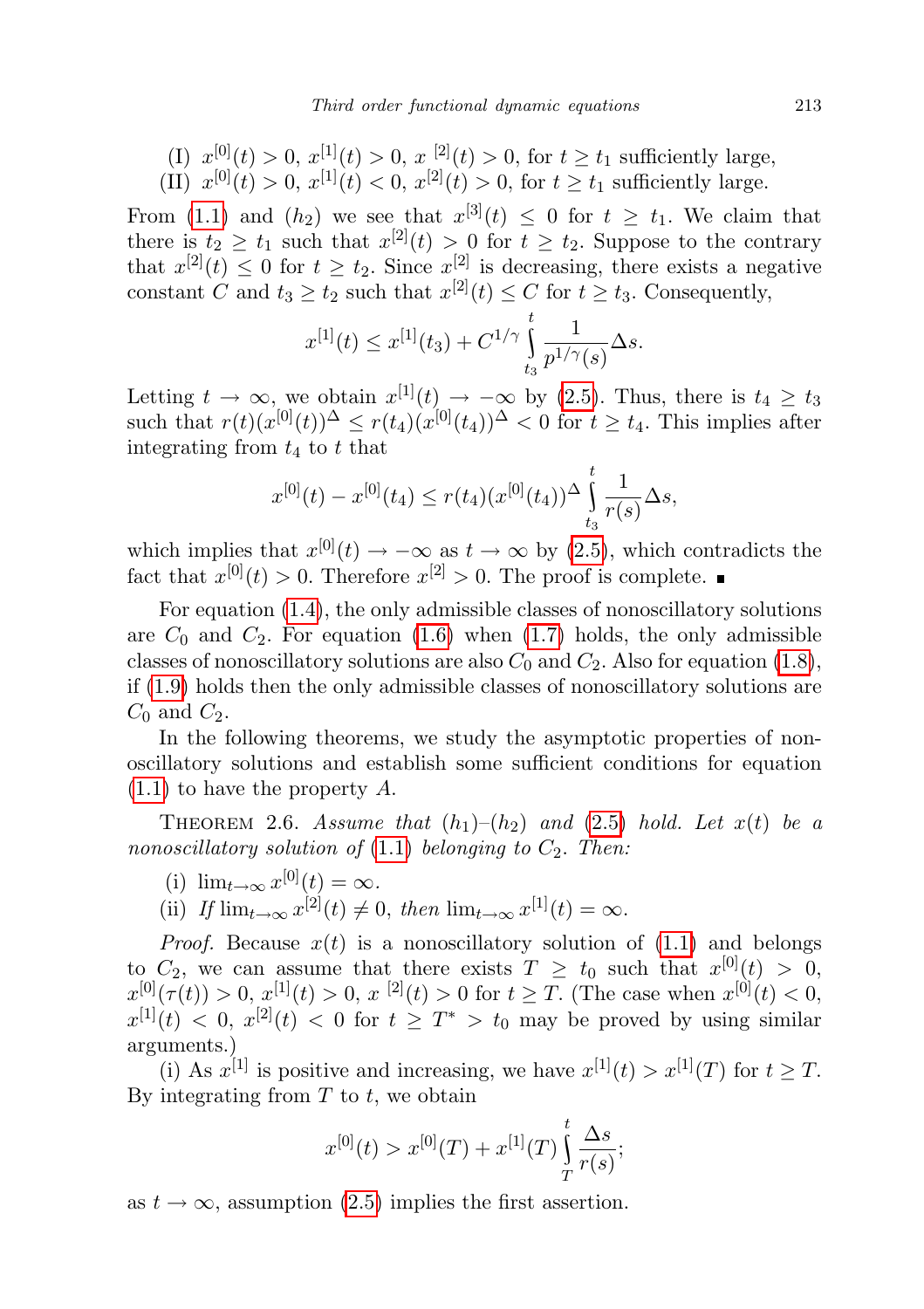(ii) Since  $x^{[2]}(t) = p(t)((x^{[1]}(t))^{\gamma})^{\Delta}$ , integrating from T to t implies that  $x^{[1]}(t) = x^{[1]}(T) +$  $\int_0^t \left( \frac{1}{-1} \right)$ T  $\frac{1}{p(s)}x^{[2]}(s)\bigg)^{1/\gamma} \Delta s.$ 

Taking into account that  $x^{[2]}(t)$  is positive and decreasing, we get

<span id="page-11-2"></span>
$$
x^{[1]}(t) \ge x^{[1]}(T) + (x^{[2]}(T))^{1/\gamma} \int_{T}^{t} \left(\frac{1}{p(s)}\right)^{1/\gamma} \Delta s;
$$

as  $t \to \infty$ , assumption [\(2.5\)](#page-9-0) implies the second assertion.

THEOREM 2.7. Assume that  $(h_1)$ – $(h_2)$  hold and there exists  $T > t_0$  such that

(2.6) 
$$
\int_{T}^{\infty} \frac{1}{r(s)} \int_{T}^{s} \left(\frac{1}{p(u)}\right)^{1/\gamma} \Delta u \Delta s = \infty.
$$

Then every nonoscillatory solution  $x(t)$  of [\(1.1\)](#page-2-0) which belongs to  $C_2$  satisfies  $\lim_{t\to\infty} x^{[0]}(t) = \infty.$ 

*Proof.* Again we can assume that there exists  $T \ge t_0$  such that  $x^{[0]}(t)$  $> 0, x^{[0]}(\tau(t)) > 0, x^{[1]}(t) > 0, x^{[2]}(t) > 0$  for  $t \geq T$ . From the definition of  $x^{[1]}(t)$ , we have

<span id="page-11-0"></span>(2.7) 
$$
x^{[0]}(t) = x^{[0]}(T) + \int_{T}^{t} \frac{x^{[1]}(s)\Delta s}{r(s)} > \int_{T}^{t} \frac{x^{[1]}(s)\Delta s}{r(s)}.
$$

Also, since  $x^{[2]}(t) = p(t)((x^{[1]}(t))^{\Delta})^{\Delta \gamma}$ , we get

<span id="page-11-1"></span>
$$
(2.8) \t x^{[1]}(t) = x^{[1]}(T) + \int_{T}^{t} \left(\frac{1}{p(s)} x^{[2]}(s)\right)^{1/\gamma} \Delta s > \int_{T}^{t} \left(\frac{1}{p(s)} x^{[2]}(s)\right)^{1/\gamma} \Delta s.
$$

Taking into account that  $x^{[2]}(t)$  is positive and decreasing, we deduce from [\(2.7\)](#page-11-0) and [\(2.8\)](#page-11-1) that

$$
x^{[0]}(t) > \int_{T}^{t} \frac{1}{r(s)} \int_{T}^{s} \left(\frac{1}{p(u)} x^{[2]}(u)\right)^{1/\gamma} \Delta u \Delta s > x^{[2]}(T) \int_{T}^{t} \frac{1}{r(s)} \int_{T}^{s} \left(\frac{1}{p(u)}\right)^{1/\gamma} \Delta u \Delta s.
$$

<span id="page-11-3"></span>Assumption [\(2.6\)](#page-11-2) implies that  $\lim_{t\to\infty} x^{[0]}(t) = \infty$ .

THEOREM 2.8. Assume that  $(h_1)$ - $(h_2)$  hold,  $f(u) \geq Ku^{\beta}$  for  $\beta \geq 0$  and (h<sub>3</sub>)  $\int_{t_0}^{\infty} r^{-1}(t) \int_{t}^{\infty} (p^{-1}(u) \int_u^{\infty} q(s) \Delta s)^{1/\gamma} \Delta u \Delta t = \infty.$ 

Then every nonoscillatory solution  $x(t)$  of [\(1.1\)](#page-2-0) which belongs to  $C_0$  satisfies  $\lim_{t\to\infty} x^{[0]}(t) = 0.$ 

*Proof.* Because  $x(t)$  is a nonoscillatory solution of  $(1.1)$  and belongs to  $C_0$ , we can assume that there exists  $T \ge t_0$  such that  $x^{[0]}(t) > 0$ ,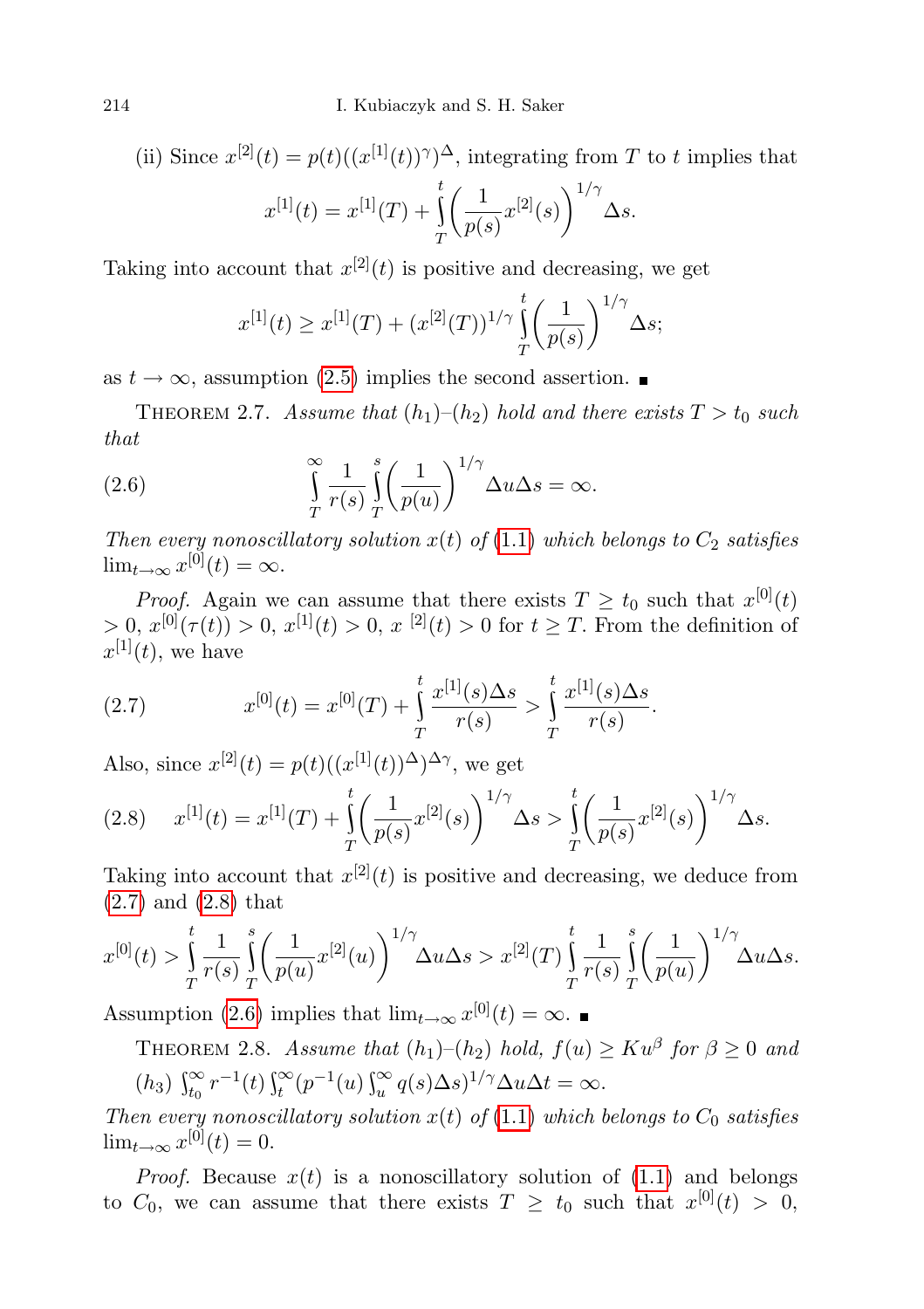$x^{[0]}(\tau(t)) > 0, x^{[1]}(t) < 0, x^{[2]}(t) > 0$  for  $t \geq T$ . (The case when  $x^{[0]}(t) < 0$ ,  $x^{[1]}(t) > 0$ , and  $x^{[2]}(t) < 0$  for  $t \geq T^* > t_0$  is similar). We integrate [\(1.1\)](#page-2-0) from t to  $\infty$ , noting that  $x^{[2]}$  is positive and decreasing, and obtain

<span id="page-12-0"></span>
$$
-x^{[2]}(t) + \int\limits_t^\infty Kq(t)x^{\beta}(\tau(t))\Delta t \leq 0.
$$

So

(2.9) 
$$
-p(t)((x^{[1]}(t))^{\Delta})^{\gamma} + \int\limits_{t}^{\infty} Kq(t)x^{\beta}(\tau(t))\Delta t \leq 0.
$$

Integrating [\(2.9\)](#page-12-0) from t to  $\infty$  after dividing by  $p(t)$  and using the fact that  $x^{[1]}(t) < 0$ , we get

<span id="page-12-1"></span>
$$
(2.10) \t r(t)(x^{[0]}(t))^{\Delta} + K^{1/\gamma} \int_{t}^{\infty} \left(\frac{1}{p(u)} \int_{u}^{\infty} q(s)x((\tau(s)))^{\beta} \Delta s\right)^{1/\gamma} \Delta t \leq 0.
$$

Dividing [\(2.10\)](#page-12-1) by  $r(t)$  and integrating from T to  $\infty$ , we have

<span id="page-12-2"></span>
$$
(2.11) \qquad \qquad \int\limits_T^\infty \frac{1}{r(t)} \int\limits_t^\infty \left(\frac{1}{p(u)} \int\limits_u^\infty q(s) (x(\tau(s)))^\beta \Delta s\right)^{1/\gamma} \Delta u \Delta t \leq \frac{x^{[0]}(T)}{K^{1/\gamma}}.
$$

Now since  $x^{[0]}(t)$  is positive and decreasing for  $t \geq T$ , it follows that

$$
\lim_{t \to \infty} x^{[0]}(t) =: k \ge 0.
$$

If we assume that  $k > 0$ , then we can assume that  $x^{\beta}(\tau(t)) \ge (k/2)^{\beta}$  for  $t_2 \geq T$ . Thus from  $(2.11)$ , we get

<span id="page-12-3"></span>
$$
\int_{T}^{\infty} \frac{1}{r(t)} \int_{t}^{\infty} \left( \frac{1}{p(u)} \int_{u}^{\infty} q(s) \Delta s \right)^{1/\gamma} \Delta u \Delta t \le \frac{2^{\beta/\gamma} x^{[0]}(t_1)}{K^{1/\gamma} k^{\beta/\gamma}},
$$

which contradicts  $(h_3)$ . Thus  $\lim_{t\to\infty} x(t) = 0$ .

<span id="page-12-4"></span>THEOREM 2.9. Assume that  $(h_1)$ – $(h_3)$  and  $(2.5)$  hold and  $f(u) \geq Ku^{\beta}$ for some  $\beta \geq 0$ . If there exists  $T > t_0$  such that

(2.12) 
$$
I(q) = \int_{T}^{\infty} q(s) \Delta s = \infty,
$$

then [\(1.1\)](#page-2-0) has the property A.

*Proof.* Assume that [\(1.1\)](#page-2-0) does not have the property A and let  $x(t)$ be a nonoscillatory solution of [\(1.1\)](#page-2-0) which may be assumed to be positive for  $t \geq T \geq t_0$ . Now from Theorem [2.5,](#page-9-1) since [\(2.5\)](#page-9-0) holds, there are two possibilities:

- (i)  $x^{[1]}(t) > 0$  for  $t \geq T$ ,
- (ii)  $x^{[1]}(t) < 0$  for  $t \geq T$ .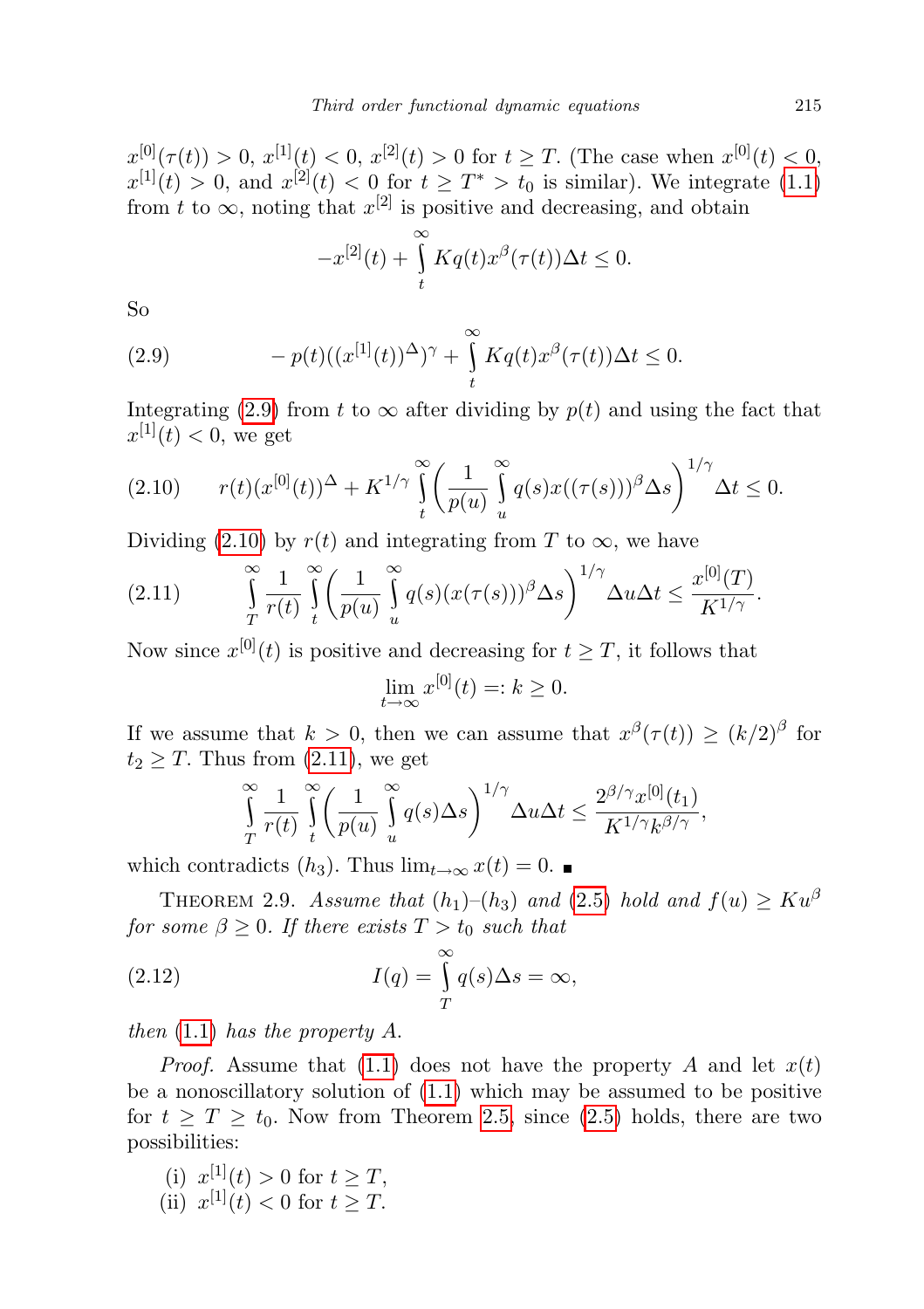Since  $\lim_{t\to\infty} \tau(t) = \infty$ , we can choose  $T_1 > T$  such that  $\tau(t) > T$  for  $t > T_1$ . If (i) holds, then  $x(t)$  is increasing and then from  $(h_2)$  we see that  $f(x(\tau)) \geq Kx^{\gamma}(T_1)$ . Integrating [\(1.1\)](#page-2-0) from T to t, we have

$$
x^{[2]}(t) = x^{[2]}(T) - \int_{T}^{t} q(s) f(x(\tau(s))) \Delta s \leq x^{[2]}(T) - Kx^{\beta}(T_1) \int_{T}^{t} q(s) \Delta s.
$$

This implies by [\(2.12\)](#page-12-3) that  $\lim_{t\to\infty} x^{[2]}(t) = -\infty$ , which is a contradiction.

If (ii) holds then  $x(t)$  is decreasing and there are two cases:

CASE 1:  $\lim_{t\to\infty} x(t) = k > 0$ . Then  $x(t) \geq k$  for  $t \geq T$ . Integrating [\(1.1\)](#page-2-0) three times and following the proof of Theorem [2.8,](#page-11-3) we get a contradiction with  $(h_3)$ .

CASE 2:  $\lim_{t\to\infty} x(t) = 0$ . From the fact that  $x^{[0]}(t) > 0$  and  $x^{[2]}(t) > 0$ for  $t \geq T$  it follows that  $x^{[1]}(t)$  is increasing and  $\lim_{t \to \infty} x^{[1]}(t) = \beta$  where  $-\infty < \beta \leq 0$ . This implies that  $x^{[1]}(t) \leq \beta$  for all  $t \geq T > t_0$ , and hence

$$
x^{[0]}(T) \ge x^{[0]}(t) - \beta \int_{T}^{t} r^{-1}(s) \Delta s,
$$

which is impossible by [\(2.5\)](#page-9-0) for  $\beta < 0$ . Therefore  $\lim_{t\to\infty} x^{[1]}(t) = 0$ . Now  $x^{[1]}(t) < 0$  and  $x^{[3]}(t) < 0$  for  $t \geq T$  imply that  $x^{[2]}$  is decreasing and  $\lim_{t\to\infty} x^{[2]}(t) = \delta$  where  $0 \leq \delta < \infty$ . This implies that

$$
x^{[1]}(T) \le x^{[1]}(t) - \delta^{1/\gamma} \int_{T}^{t} p^{-1/\gamma}(s) \Delta s,
$$

which is again impossible by [\(2.5\)](#page-9-0) for  $\delta > 0$ , and hence  $\delta = 0$ .

From the proof of Theorem [2.9,](#page-12-4) we see that if [\(2.5\)](#page-9-0) holds then  $x \in C_0 \cup C_2$ , while if  $x^{[1]}(t) < 0$  for  $t \geq T$ , then  $x \in C_0$  is a solution of Kneser type, and we immediately get the following results.

PROPOSITION 2.10. Assume that  $(h_1)$ – $(h_3)$  and  $(2.5)$  hold. Then every solution  $x(t)$  of Kneser type satisfies  $\lim_{t\to\infty} x^{[i]}(t) = 0, i = 0, 1, 2$ .

<span id="page-13-1"></span>THEOREM 2.11. Assume that  $(h_1)$ – $(h_3)$  and  $(2.5)$  hold, and  $f(u) \geq Ku^{\beta}$ for some  $\beta \geq 0$ . If there exists  $T > t_0$  such that

<span id="page-13-0"></span>(2.13) 
$$
\int_{T}^{\infty} q(s) \left( \int_{T}^{\tau(u)} \frac{\Delta u}{r(u)} \right)^{\beta} \Delta s = \infty,
$$

then  $(1.1)$  has the property A.

*Proof.* Assume that [\(1.1\)](#page-2-0) does not have the property A and let  $x(t)$  be a nonoscillatory solution of [\(1.1\)](#page-2-0) which may be assumed to be positive for  $t \geq T \geq t_0$ . Now, from Theorem [2.5,](#page-9-1) there are two possibilities.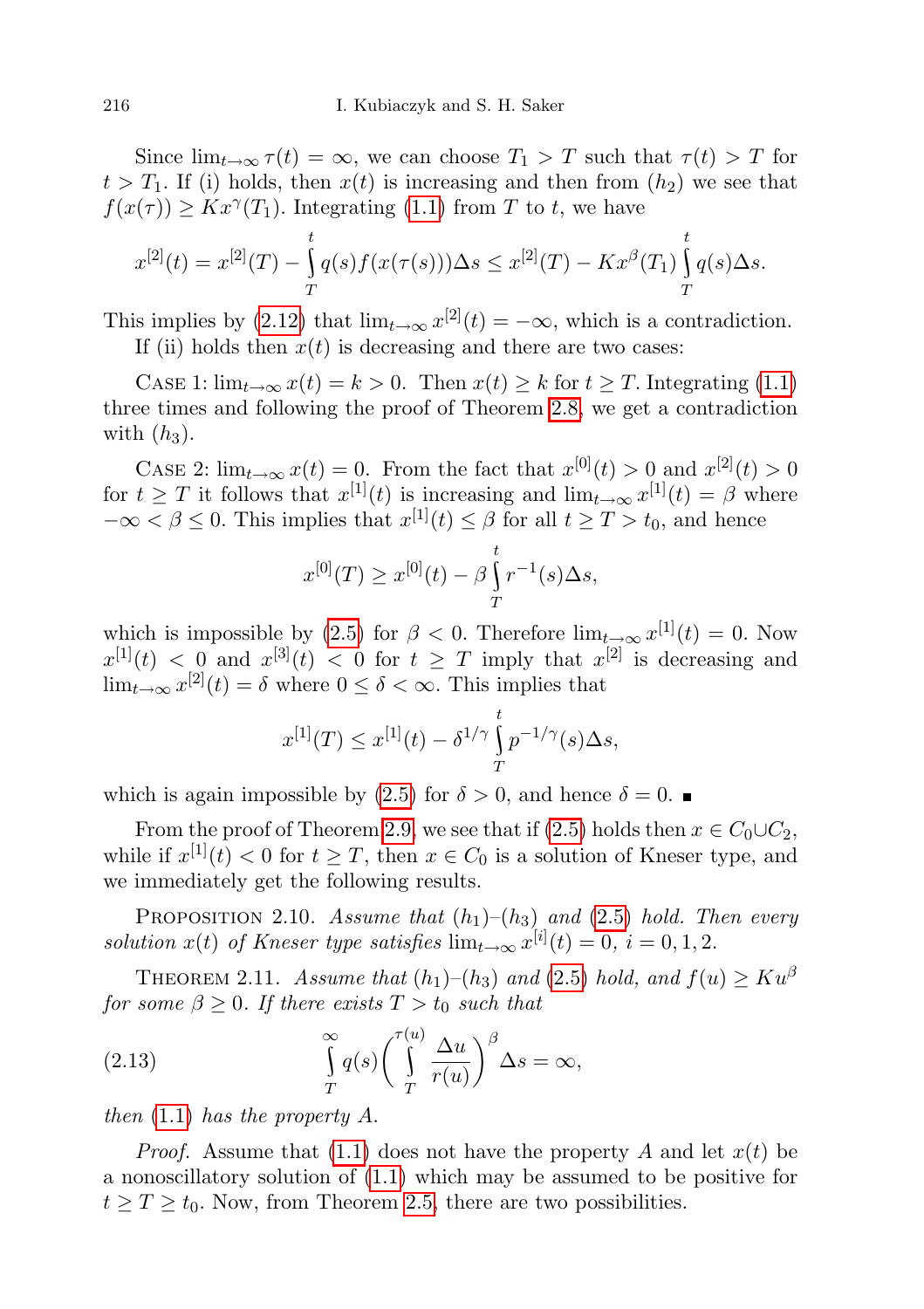(i)  $x^{[1]}(t) > 0$  for  $t \geq T$ , (ii)  $x^{[1]}(t) < 0$  for  $t \geq T$ .

If  $x^{[1]}(t) > 0$  for  $t \geq T$ , then  $x(t)$  is increasing. Integrating [\(1.1\)](#page-2-0) from T to t, we have

$$
x^{[2]}(t) = x^{[2]}(T) - \int_{T}^{t} q(s) f(x(\tau(s))) \Delta s.
$$

Since  $f(x(\tau(t))) \geq Kx^{\beta}(\tau(t))$ , we have

$$
x^{[2]}(t) \le x^{[2]}(T) - K \int_T^t q(s) x^{\beta}(\tau(t)) \Delta s.
$$

Since  $\lim_{t\to\infty} \tau(t) = \infty$ , we can choose  $T_1 > T$  such that  $\tau(t) > T$  for  $t \geq T_1$ . So, since  $x^{[1]}(t) \geq x^{[1]}(T)$ , we get  $x(\tau(t)) \geq x^{[1]}(T) \int_T^{\tau(t)}$  $\Delta u$  $\frac{\Delta u}{r(s)}$ . This implies that

$$
x^{[2]}(t) \leq x^{[2]}(T) - K\left(x^{[1]}(T)\right)^{\beta} \int_{T}^{t} q(s) \left(\int_{T}^{\tau(u)} \frac{\Delta u}{r(u)}\right)^{\beta} \Delta s.
$$

This leads by [\(2.13\)](#page-13-0) to  $\lim_{t\to\infty} x^{[2]}(t) = -\infty$ , which is a contradiction. The proof for (ii) is similar to the proof of Theorem [2.9](#page-12-4) and hence is omitted. The proof is complete.  $\blacksquare$ 

We now give some examples to illustrate the main results.

<span id="page-14-1"></span>EXAMPLE 2.12. Consider the equation

(2.14) 
$$
x^{\Delta\Delta\Delta}(t) + \frac{\alpha}{t^3}x(\sigma(t)) = 0, \quad t \in [1, \infty)_{\mathbb{T}},
$$

where T is a time scale. Here  $\gamma = 1$ ,  $K = 1$ ,  $r(t) = p(t) = 1$ ,  $q(t) = \alpha/t^3$  and  $\tau(t) = \sigma(t) > t$ . In this case it is clear that the conditions  $(h_1)$ – $(h_3)$  and  $(2.5)$ hold. Then by Theorem [2.8](#page-11-3) every solution  $x(t)$  of [\(2.14\)](#page-14-1) which belongs to C<sub>0</sub> satisfies  $\lim_{t\to\infty} x(t) = 0$ . In fact, if  $\mathbb{T} = \mathbb{R}, \alpha = 6$  the equation becomes the third order differential equation

<span id="page-14-2"></span>
$$
x'''(t) + \frac{6}{t^3}x(t) = 0 \quad \text{ for } t \in [1, \infty),
$$

<span id="page-14-0"></span>and one such solution is  $x(t) = 1/t$ .

Example 2.13. Consider the dynamic equation

(2.15) 
$$
x^{\Delta\Delta\Delta}(t) + \frac{\alpha}{t^3}x(2t) = 0 \quad \text{for } t \in [1, \infty)_{\mathbb{T}}.
$$

Here  $\gamma = 1$ ,  $K = 1$ ,  $r(t) = p(t) = 1$ ,  $q(t) = \alpha/t^3$  and  $\tau(t) = 2t > t$ . In this case it is clear that the conditions  $(h_1)$ – $(h_3)$  and  $(2.5)$  hold. Then by Theorem [2.8,](#page-11-3) every solution  $x(t)$  of [\(2.15\)](#page-14-2) which belongs to  $C_0$  satisfies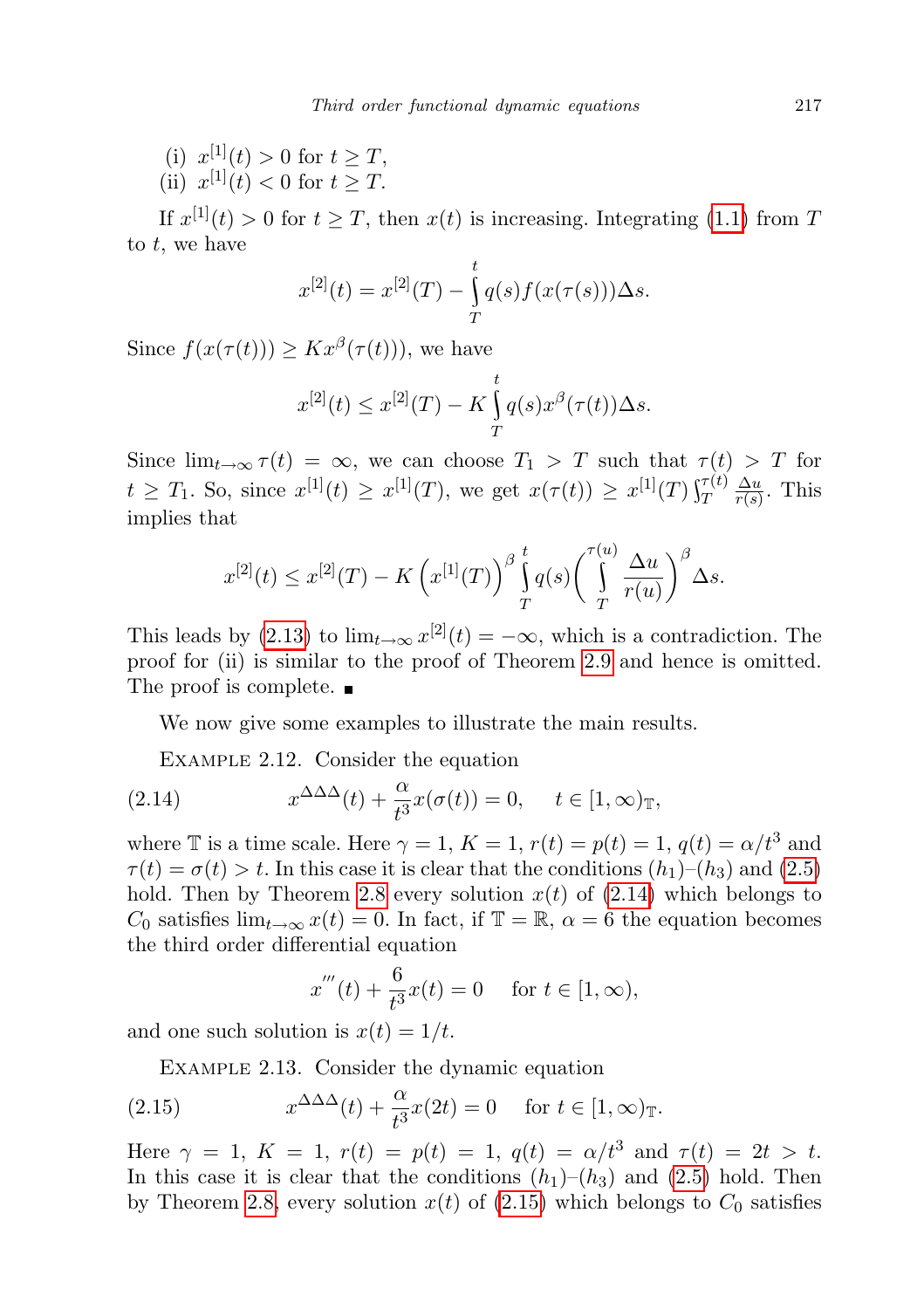$\lim_{t\to\infty} x(t) = 0$ . In fact,  $\mathbb{T} = \mathbb{R}$  and  $\alpha = 3/8 > 1/4$ , the equation becomes the third order advanced differential equation

$$
x'''(t) + \frac{3}{8t^3}x(2t) = 0 \quad \text{for } t \in [1, \infty);
$$

by the change of variable  $\theta = 2t$  the equation is reduced to the third order differential equation

$$
y'''(\theta) + \frac{24}{\theta^3}y(\theta) = 0 \quad \text{for } \theta \in [2, \infty),
$$

and one solution is given by  $y(\theta) = 1/\theta^2$ .

<span id="page-15-1"></span><span id="page-15-0"></span>EXAMPLE 2.14. Consider the third order dynamic equation

(2.16) 
$$
\left(\frac{1}{t^3} \left[\frac{1}{t^2} x^\Delta(t)\right]^\Delta\right)^\Delta + \alpha t^2 x^3(t^2) = 0 \quad \text{for } t \in [1, \infty)_\mathbb{T}.
$$

Here  $p(t) = 1/t^3$ ,  $r(t) = 1/t^2$ ,  $\gamma = 1$ ,  $K = 1$ ,  $\beta = 3$  and  $q(t) = \alpha t^2$ . It is clear that  $(h_1)$ – $(h_2)$  hold. To apply Theorem [2.9](#page-12-4) it remains to prove that  $(h<sub>3</sub>)$  and  $(2.5)$  hold. In this case it is clear that

$$
I(1/r) = \int_{1}^{\infty} t^2 \Delta t = \infty, \quad I(1/p) = \int_{1}^{\infty} t^3 \Delta t = \infty,
$$

$$
\int_{t_0}^{\infty} \frac{1}{r(t)} \int_{t}^{\infty} \left(\frac{1}{p(u)} \int_{u}^{\infty} q(s) \Delta s\right)^{1/\gamma} \Delta u \Delta t = \int_{1}^{\infty} u^2 \int_{t}^{\infty} \left(u^3 \int_{u}^{\infty} \alpha s^2 \Delta s\right) \Delta u \Delta t = \infty.
$$

Then by Theorem [2.9](#page-12-4) equation [\(2.16\)](#page-15-1) has the property A. In fact if  $\mathbb{T} = \mathbb{R}$ and  $\alpha = 90$ , then one solution is  $x(t) = 1/t^2$ , which satisfies  $\lim_{t\to\infty} x(t) =$  $\lim_{t \to \infty} x^{[1]}(t) = \lim_{t \to \infty} x^{[2]}(t) = 0.$ 

<span id="page-15-2"></span>Example 2.15. Consider the dynamic equation

(2.17) 
$$
x^{\Delta\Delta\Delta}(t) + \frac{\alpha}{t^2}x(t^2) = 0 \quad \text{for } t \in [1, \infty)_{\mathbb{T}}.
$$

Here  $\gamma = 1, K = 1, \beta = 1, r(t) = p(t) = 1, q(t) = \alpha/t^2$  and  $\tau(t) = t^2 > t$ . In this case it is clear that the conditions  $(h_1)$ – $(h_3)$  and  $(2.5)$  hold. To apply Theorem [2.11](#page-13-1) it remains to prove that [\(2.13\)](#page-13-0) holds. In this case it is clear:

$$
\int_{T}^{\infty} q(s) \left( \int_{T}^{\tau(u)} \frac{\Delta u}{r(u)} \right)^{\beta} \Delta s = \int_{1}^{\infty} \frac{\alpha}{s^2} (s^2 - 1) \Delta s = \infty.
$$

Then by Theorem [2.11](#page-13-1) equation [\(2.17\)](#page-15-2) has the property A. In fact if  $\mathbb{T} =$ R and  $\alpha = 6$ , then one solution is  $x(t) = 1/t$ , which satisfies  $\lim_{t\to\infty} x(t) =$  $\lim_{t \to \infty} x^{[1]}(t) = \lim_{t \to \infty} x^{[2]}(t) = 0.$ 

In the following, we consider the case when [\(1.3\)](#page-2-2) holds and establish some sufficient conditions which guarantee that the solution  $x(t)$  of [\(1.1\)](#page-2-0) satisfies  $\lim_{t\to\infty} x^{[0]}(t) = 0$  and  $\lim_{t\to\infty} x^{[1]}(t) = 0$ . Throughout the following we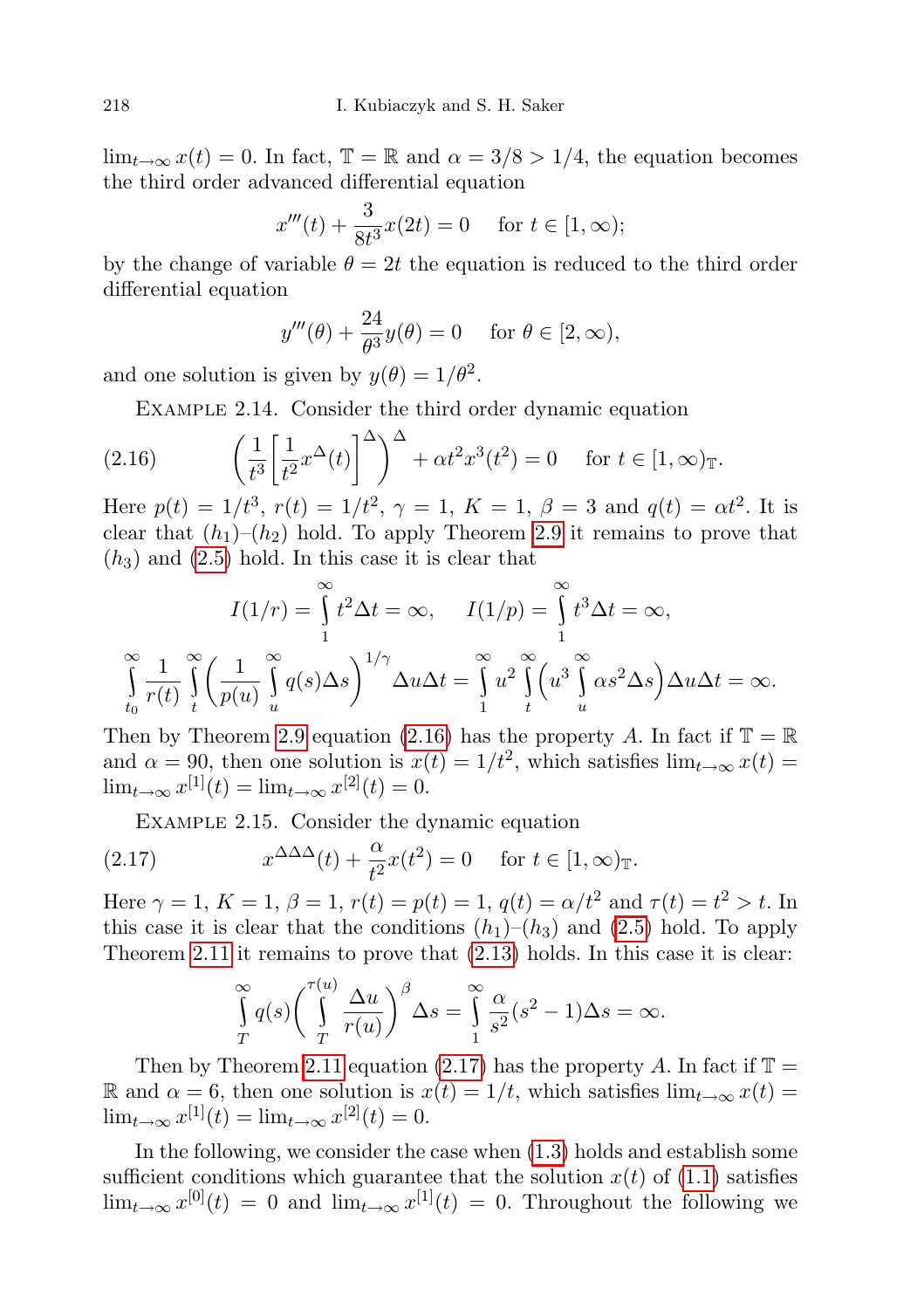assume that  $(2.1)$  holds and so by Theorem [2.2,](#page-7-2) the class  $C_3$  is empty. From the above results, if  $(1.3)$  holds and  $x(t)$  is a solution of  $(1.1)$  then  $x_0 \in C_0 \cup C_1 \cup C_2$ . Throughout the following we define  $B(t)$  by

<span id="page-16-1"></span>
$$
B(t) := q(t) \bigg( \int_{T}^{g(t)} \frac{1}{r(s)} \Delta s \bigg)^{\gamma}.
$$

where  $T > t_0$  is such that  $g(t) > T$ .

THEOREM 2.16. Assume that  $(h_1)–(h_3)$ ,  $(1.3)$ ,  $(2.3)$  and  $(2.5)$  hold, and  $uf(u) > 0, f(u) \geq Ku^{\gamma}$  for some  $\gamma > 0$ . If

(2.18) 
$$
\int_{T}^{\infty} \left[ \frac{1}{p(s)} \int_{T}^{s} B(u) \Delta u \right]^{1/\gamma} \Delta s = \infty,
$$

then every nonoscillatory solution  $x(t)$  of [\(1.1\)](#page-2-0) satisfies  $\lim_{t\to\infty} x^{[0]}(t) = 0$ and  $\lim_{n\to\infty} x^{[1]}(t) = 0.$ 

*Proof.* Without loss of generality, we may assume that  $x(t) > 0$ ,  $x(g(t))$ > 0 for  $t \ge t_1$  where  $t_1$  is large. The proof when  $x(t) < 0$  is similar, since  $uf(u) > 0$ . Since [\(2.3\)](#page-8-0) is satisfied we know that  $x \in C_0 \cup C_1 \cup C_2$ . If  $x \in C_0$ , then we are back in the proof of Theorem [2.8](#page-11-3) and infer that  $\lim_{t\to\infty} x(t) = 0$ . If [\(2.5\)](#page-9-0) holds then  $C_2$  is empty. It remains to consider the case when  $x \in C_1$ . Thus there exists  $T > t_1$  such that  $x^{[1]}(t) > 0$  and  $x^{[2]}(t) < 0$  for  $t \geq T$ . Now, from the definitions of the  $\Delta$ -quasi-derivatives,

$$
x^{\Delta}(t) = \frac{x^{[1]}(t)}{r(t)}.
$$

Since  $(x^{[1]}(t))^{\Delta} < 0$ ,  $x^{[1]}$  is decreasing, and by integrating from T to t we have

(2.19) 
$$
x(t) - x(T) = \int_{T}^{t} \frac{x^{[1]}(s)}{r(s)} \Delta s \geq x^{[1]}(t) \int_{T}^{t} \frac{1}{r(s)} \Delta s.
$$

Hence, there exists  $T_1 > T$  such that

$$
x(g(t)) \ge x^{[1]}(g(t)) \int\limits_{T}^{g(t)} \frac{1}{r(s)} \Delta s \quad \text{ for } t \ge T_1.
$$

Substituting in [\(1.1\)](#page-2-0), we get

$$
(2.20) \t(p(t)((x^{[1]})^{\Delta})^{\gamma})^{\Delta} + Kq(t) \left(\int\limits_{T}^{g(t)} \frac{1}{r(s)} \Delta s\right)^{\gamma} (x^{[1]}(g(t)))^{\gamma} \leq 0, \quad t \geq T_1.
$$

<span id="page-16-0"></span>Let  $y(t) = x^{[1]}(t) > 0$ . Then  $y^{\Delta}(t) < 0$  and  $y(t)$  satisfies the inequality  $(2.21)$  $\Delta(t)$ )<sup> $\gamma$ </sup> $\Delta$  + KB(t)y<sup> $\gamma$ </sup>(g(t))  $\leq$  0, for  $t \geq T_1$ .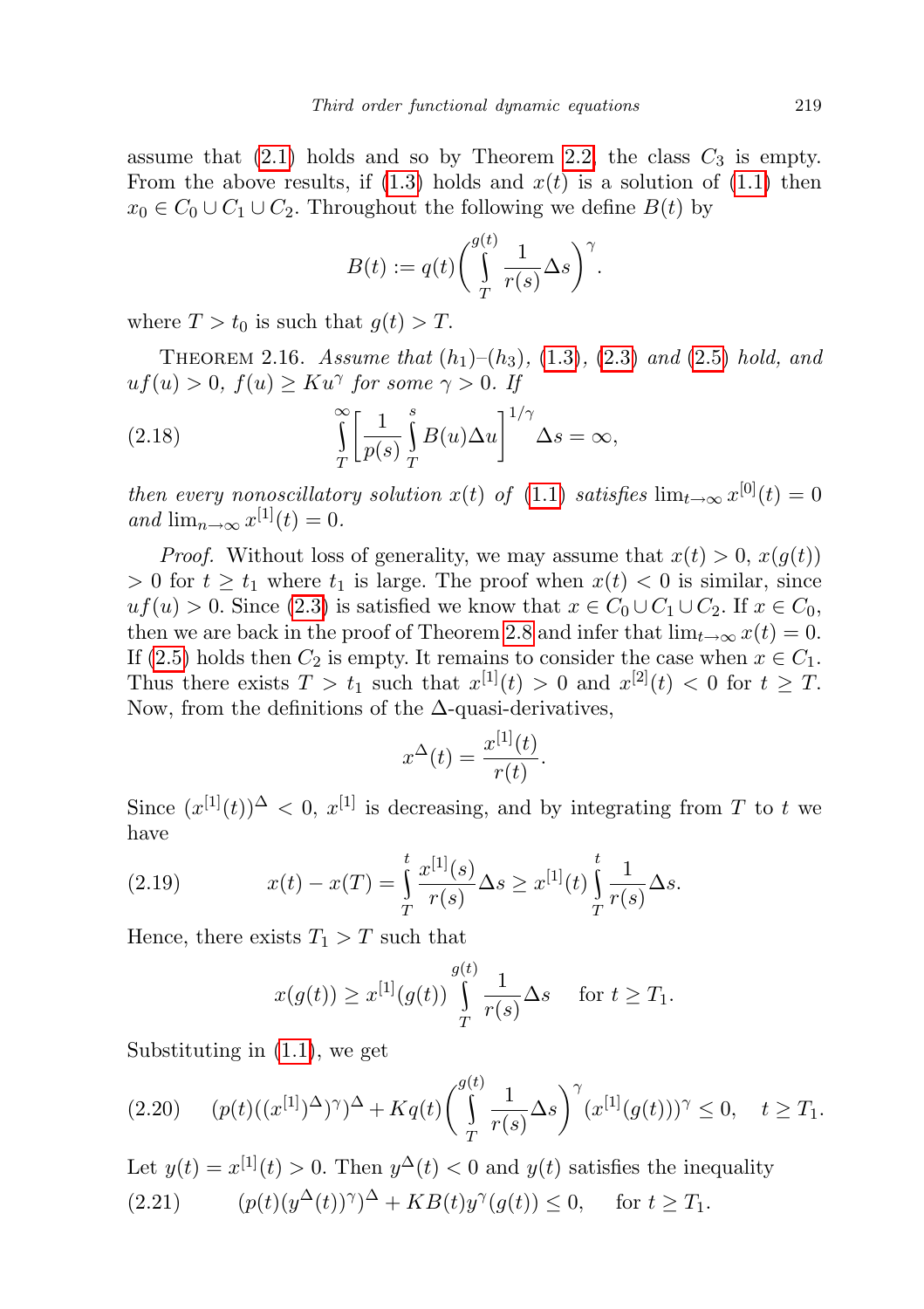Now, since y is decreasing, the limit  $\lim_{n\to\infty} y(t) = b \geq 0$  exists. We assert that  $b = 0$ . If not, then  $y(\tau(t)) > y(t) > b > 0$  for  $t \geq T_2$ . Define  $u(t) = p(t)(y^{\Delta}(t))^{\gamma}.$ 

Then from  $(2.21)$  for  $t \geq T_2$ , we obtain

$$
u^{\Delta}(t) = -KB(t)y(g(t)) \le -b^{\gamma}KB(t).
$$

Hence for  $t \geq T_2$ , we have

$$
u(t) \le u(T_2) - Kb^{\gamma} \int_{T_2}^t B(s) \Delta s < - Kb^{\gamma} \int_{T_2}^t B(s) \Delta s.
$$

Since  $u(T_2) = p(T_2)y^{\Delta}(T_2) < 0$ . Integrating again from  $T_2$  to t, we have

$$
y(t) - y(T_2) \le -K^{1/\gamma} b \int_{T_2}^t \left[ \frac{1}{p(s)} \int_{T_2}^s B(u) \Delta u \right]^{1/\gamma} \Delta s.
$$

By condition [\(2.18\)](#page-16-1), we get  $y(t) \to -\infty$  as  $t \to \infty$ , contrary to the fact that  $y(t) > 0$  for  $t \geq T_2$ . Thus  $b = 0$  and  $\lim_{t \to \infty} x^{[1]}(t) = 0$ .

## References

- <span id="page-17-2"></span>[1] R. Agarwal, M. Bohner, and S. H. Saker, Oscillation criteria for second order delay dynamic equation, Canad. Appl. Math. Quart. 13 (2005), 1–19.
- [\[2\]](http://dx.doi.org/10.1016/j.jmaa.2004.06.041) R. P. Agarwal, D. O'Regan and S. H. Saker, Oscillation criteria for second-order nonlinear neutral delay dynamic equations, J. Math. Anal. Appl. 300 (2004), 203– 217.
- <span id="page-17-3"></span>[3] E. Akin-Bohner, M. Bohner, and S. H. Saker, Oscillation criteria for a certain class of second order Emden–Fowler dynamic equations, Electron. Trans. Numer. Anal. 27 (2007), 1–12.
- <span id="page-17-6"></span>[\[4\]](http://dx.doi.org/10.2478/s12175-008-0068-1) B. Baculíková, E. M. Elabbasy, S. H. Saker and J. Džurina, *Oscillation criteria for* third-order nonlinear differential equations, Math. Slovaca 58 (2008), 201–220.
- <span id="page-17-7"></span>[5] M. Bartušek, On oscillatory solutions of third order differential equation with quasiderivatives, Electron. J. Differential Equations Conf. 3 (1999), 1–11.
- <span id="page-17-0"></span>[6] M. Bohner and A. Peterson, Dynamic Equations on Time Scales. An Introduction with Applications, Birkhäuser, Boston, 2001.
- <span id="page-17-1"></span> $[7] \quad -,-$ , Advances in Dynamic Equations on Time Scales, Birkhäuser, Boston, 2003.
- <span id="page-17-4"></span>[\[8\]](http://dx.doi.org/10.1216/rmjm/1181069797) M. Bohner and S. H. Saker, Oscillation of second order nonlinear dynamic equations on time scales, Rocky Mountain J. Math. 34 (2004), 1239–1254.
- <span id="page-17-5"></span>[\[9\]](http://dx.doi.org/10.1016/j.mcm.2004.03.002) —, —, Oscillation criteria for perturbed nonlinear dynamic equations, Math. Comput. Modelling 40 (2004), 249–260.
- <span id="page-17-8"></span>[10] M. Cecchi, Z. Došlá and M. Marini, Asymptotic behavior of solutions of third order delay differential equations, Arch. Math. (Brno) 33 (1997), 99–108.
- $[11] \quad -,-, [11] \quad -,-,-$ , On oscillation for equations associated to disconjugate operators, Nonlinear Anal. 30 (1997), 1583–1594.
- [\[12\]](http://dx.doi.org/10.1016/0362-546X(90)90118-Z) M. Cecchi and M. Marini, On the oscillatory behavior of a third order nonlinear differential equation, ibid.  $15$  (1990), 141–153.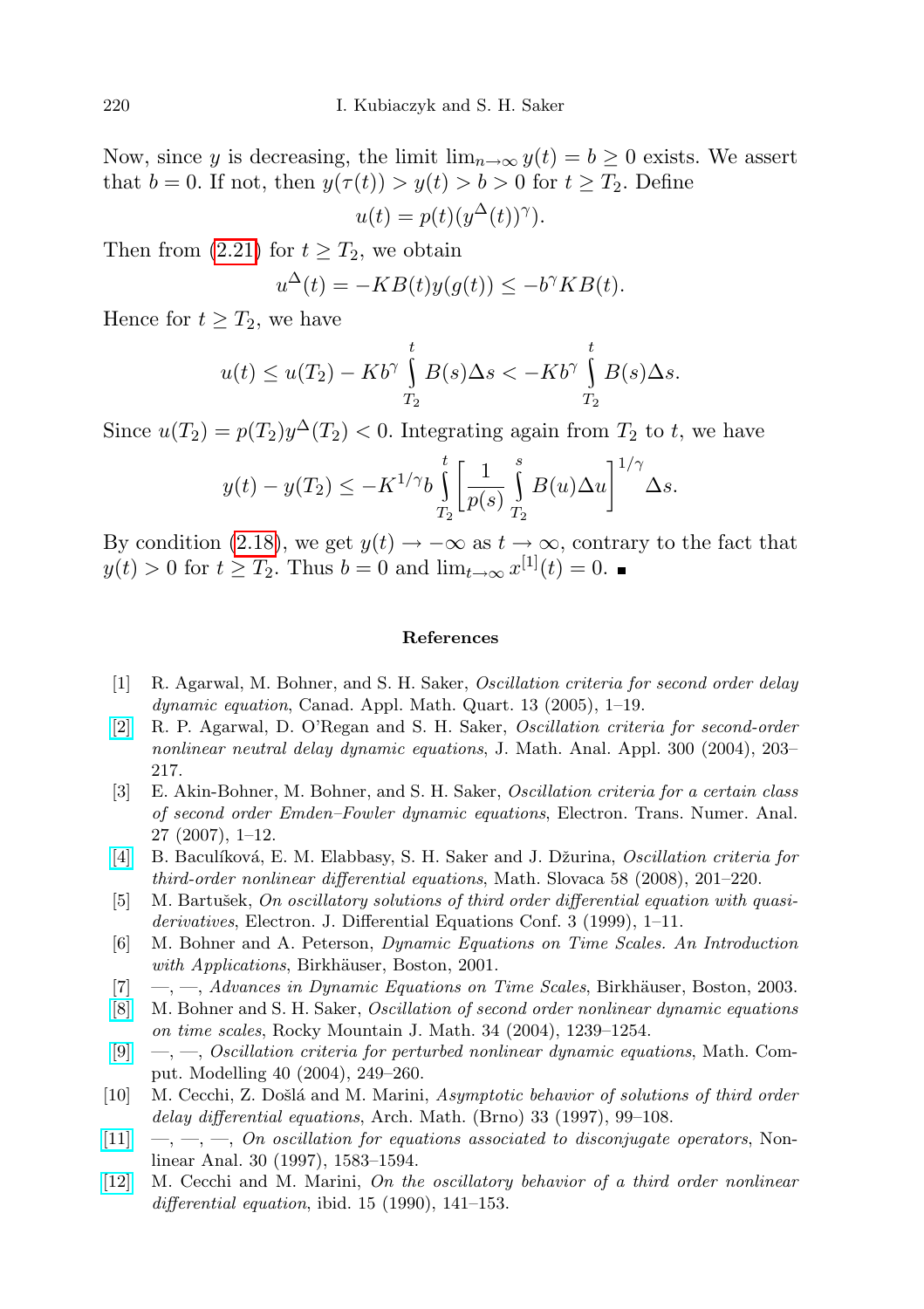- <span id="page-18-10"></span>[\[13\]](http://dx.doi.org/10.1016/0362-546X(94)00239-E) J. Džurina, Asymptotic properties of the third order delay differential equations, ibid. 26 (1996), 33–39.
- <span id="page-18-3"></span>[14] L. Erbe, T. S. Hassan, and A. Peterson, Oscillation of third order nonlinear functional dynamic equations on time scales, submitted.
- [15] L. Erbe, A. Peterson, and S. H. Saker, Oscillation criteria for second-order nonlinear dynamic equations on time scales, J. London Math. Soc. 76 (2003), 701–714.
- <span id="page-18-4"></span> $[16] \quad , \quad , \quad , \quad Asymptotic~behavior~ of~ solutions~ of~ a~ third~ order~ nonlinear~ dynamic~$  $[16] \quad , \quad , \quad , \quad Asymptotic~behavior~ of~ solutions~ of~ a~ third~ order~ nonlinear~ dynamic~$ equation on time scales, J. Comput. Appl. Math. 181 (2005), 92–102.
- <span id="page-18-9"></span> $[17] \quad -,-, \quad -, \quad Oscillation \text{ and asymptotic behavior of a third order nonlinear dynamic.}$ equation, Canad. Appl. Math. Quart. 14 (2006), 124–147.
- <span id="page-18-5"></span>[\[18\]](http://dx.doi.org/10.1016/j.jmaa.2006.06.033)  $-$ ,  $-$ ,  $-$ , Hille and Nehari type criteria for third order dynamic equations, J. Math. Anal. Appl. 329 (2007), 112–131.
- <span id="page-18-16"></span>[\[19\]](http://dx.doi.org/10.2298/AADM0801001A) S. R. Grace, R. P. Agarwal, and J. Graef, Oscillation criteria for certain third order nonlinear difference equations, Appl. Anal. Discrete Math. 2 (2008), 1–30.
- <span id="page-18-17"></span>[20] J. Graef and E. Thandapani, Oscillatory and asymptotic behavior of solutions of third order delay difference equations, Funkcial. Ekvac. 42 (1999), 355–369.
- <span id="page-18-11"></span> $[21]$  M. Greguš and M. Greguš, Jr., On a perturbed nonlinear third order differential equations, Arch. Math. (Brno) 33 (1997), 121–126.
- <span id="page-18-0"></span>[22] S. Hilger, Analysis on measure chains—a unified approach to continuous and discrete calculus, Results Math. 18 (1990), 18–56.
- <span id="page-18-18"></span>[23] V. Kac and P. Cheung, Quantum Calculus, Universitext, Springer, New York, 2001.
- <span id="page-18-8"></span>[24] I. T. Kiguradze and T. A. Chaturia, Asymptotic Properties of Solutions of Nonautonomous Ordinary Differential Equations, Kluwer, Dordrecht, 1993.
- <span id="page-18-12"></span>[25] T. Kusano and M. Naito, Comparison theorems for functional differential equations with deviating arguments, J. Math. Soc. Japan 3 (1981), 509-533.
- <span id="page-18-6"></span>[\[26\]](http://dx.doi.org/10.1016/S0895-7177(00)00153-9) M. Morelli and A. Peterson, A third order differential equation on a time scale, Math. Comput. Modelling 32 (2000), 565–570.
- <span id="page-18-14"></span>[27] J. Popenda and E. Schmeidel, Nonoscillatory solutions of third order difference equations, Portugal. Math. 49 (1992), 233–239.
- <span id="page-18-13"></span>[28] S. H. Saker, Oscillation criteria of certain class of third order nonlinear delay differential equations, Math. Slovaca 56 (2006), 433–450.
- <span id="page-18-1"></span>[\[29\]](http://dx.doi.org/10.1016/S0096-3003(02)00829-9) —, Oscillation of nonlinear dynamic equations on time scales, Appl. Math. Comput. 148 (2004), 81–91.
- [\[30\]](http://dx.doi.org/10.1016/j.cam.2004.09.028) —, Oscillation criteria of second-order half-linear dynamic equations on time scales, J. Comput. Appl. Math. 177 (2005), 375–387.
- [31] —, Oscillation of second-order forced nonlinear dynamic equations on time scales, Electron. J. Qualit. Theory Differential Equations 23 (2005), 1–17.
- [\[32\]](http://dx.doi.org/10.1216/rmjm/1181069359) —, Boundedness of solutions of second-order forced nonlinear dynamic equations, Rocky Mountain J. Math. 36 (2006), 2027–2039.
- [33] —, New oscillation criteria for second-order nonlinear dynamic equations on time scales, Nonlinear Funct. Anal. Appl. 11 (2006), 351–370.
- [34] —, Oscillation of second-order neutral delay dynamic equations of Emden–Fowler type, Dynamic Systems Appl. 15 (2006), 629–644.
- <span id="page-18-2"></span>[35] —, Oscillation of second-order delay and neutral delay dynamic equations on time scales, ibid. 16 (2007), 345–360.
- <span id="page-18-15"></span>[36] —, Oscillation of third order difference equations, Portugal. Math. 61 (2004), 249– 257.
- <span id="page-18-7"></span>[\[37\]](http://dx.doi.org/10.1016/j.cam.2008.08.017) Z.-H. Yu and Q.-R. Wang, Asymptotic behavior of solutions of third order nonlinear dynamic equations on time scales, J. Comput. Appl. Math. 225 (2009), 531–540.